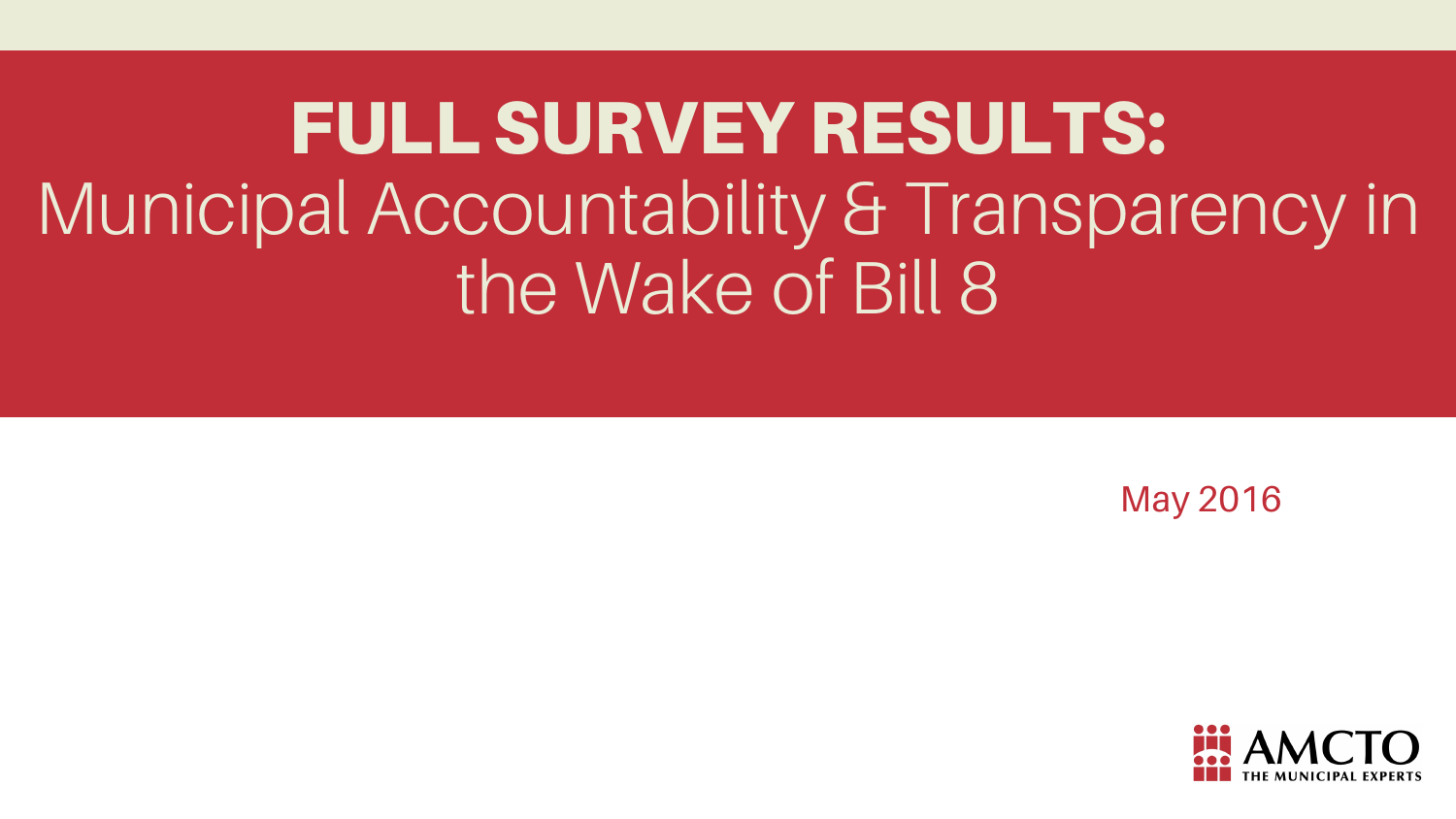## **BACKGROUND**

- Survey conducted jointly by AMCTO and AMO in January 2016
- Surveyed CAOs and City Managers in 143 municipalities in Ontario
- Responses came from a diverse range of municipalities, including:
	- Small, medium, large
	- Single, upper and lower tier
	- Municipalities in all regions of the province
- Data forms the basis of AMCTO Policy and Management Brief, *Municipal Accountability and Transparency in the Wake of Bill 8*

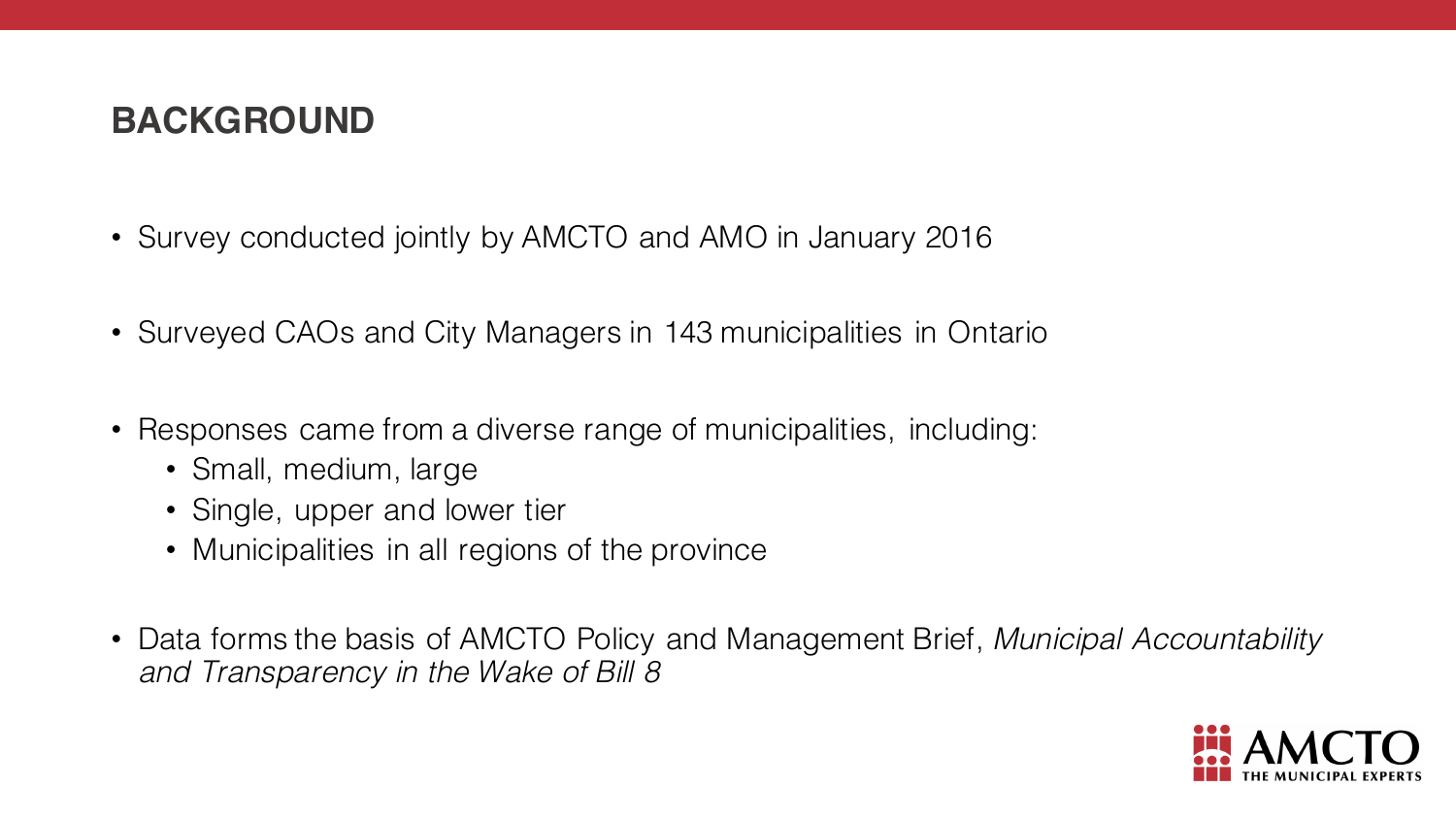# SURVEY RESPONDENTS

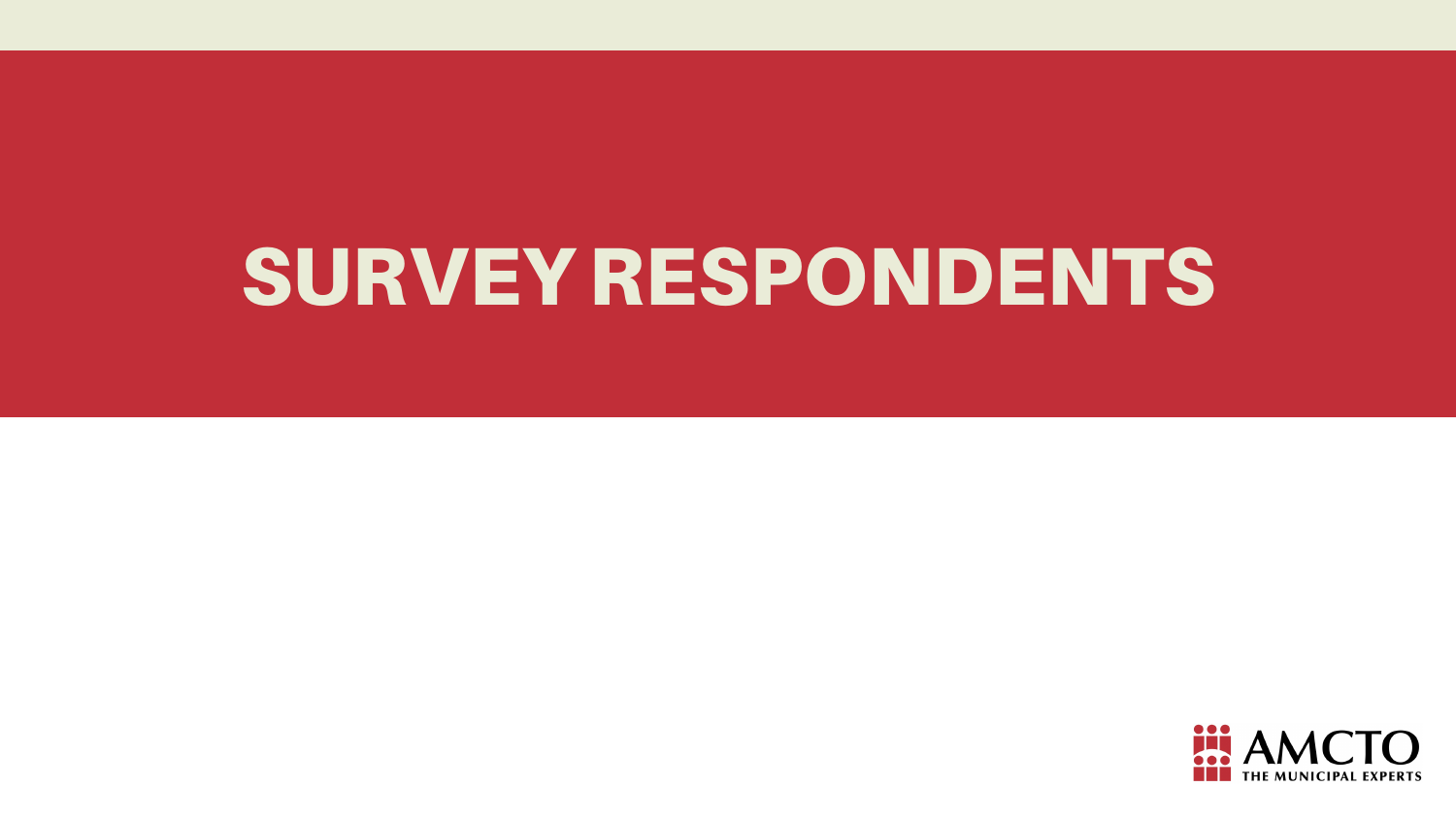## **SURVEY RESPONDENTS I** by population size



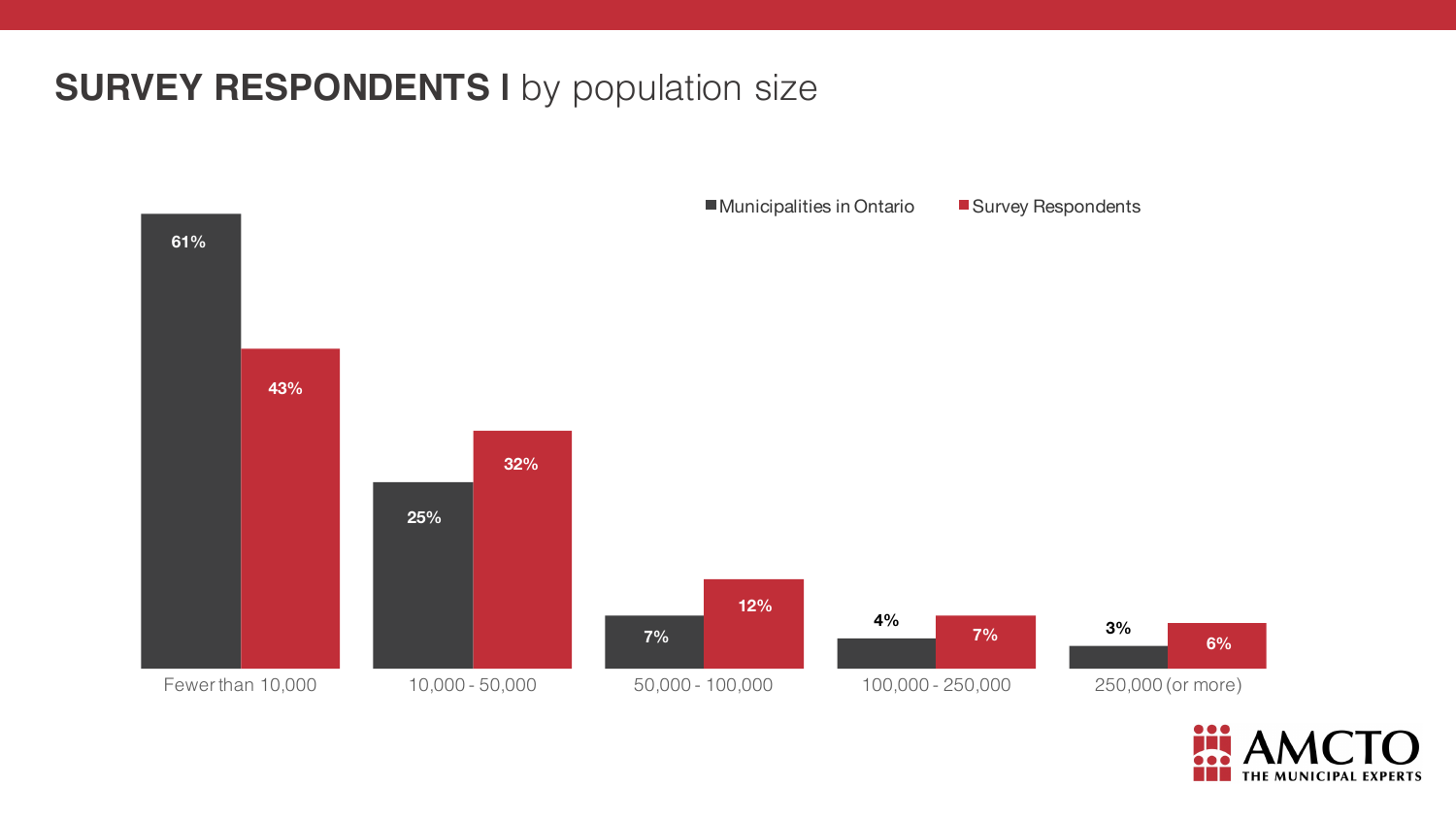**SURVEY RESPONDENTS I** by location and type

*By Region: By Tier:* 



THE MUNICIPAL EXPERTS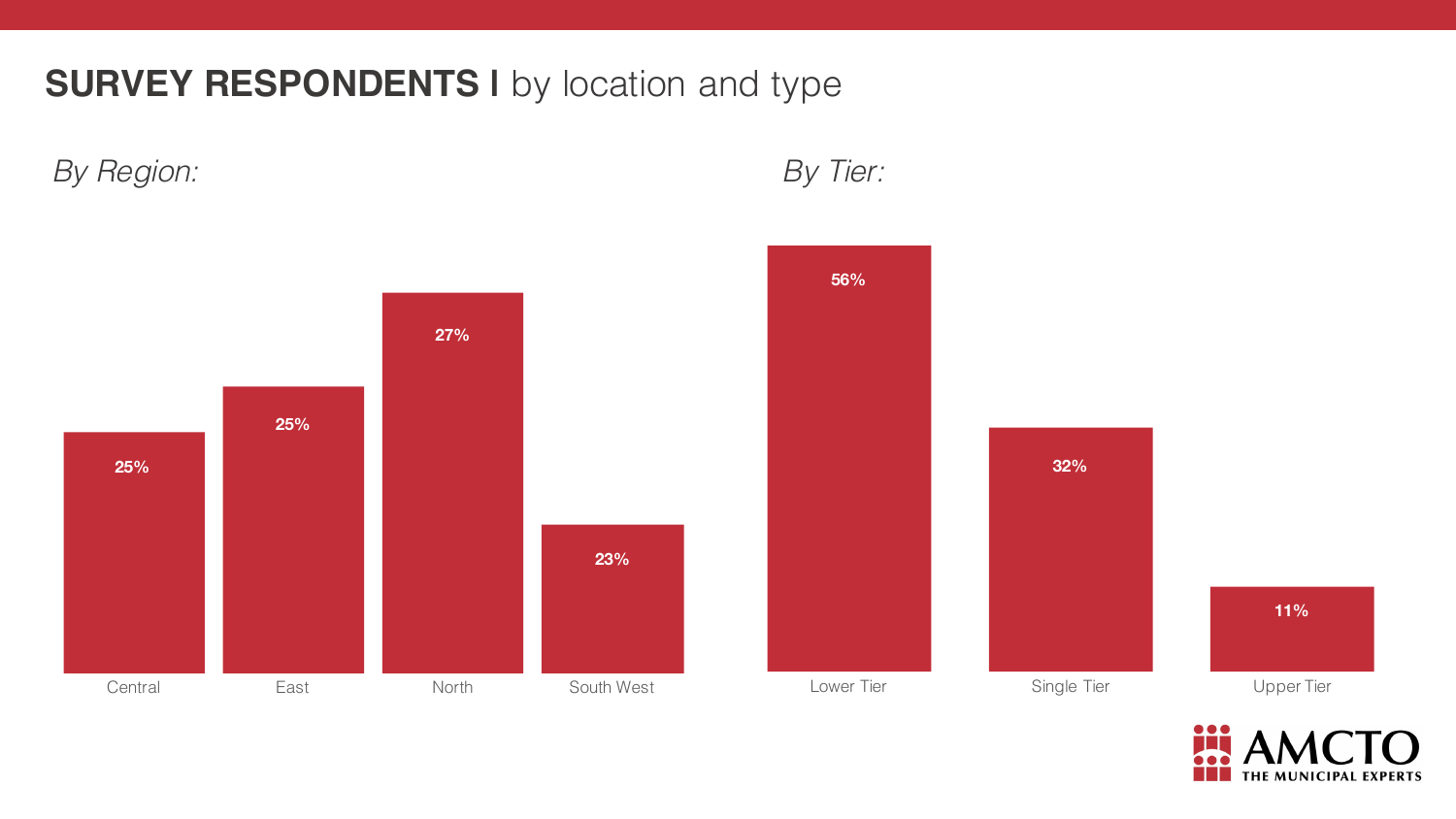# TRANSITION

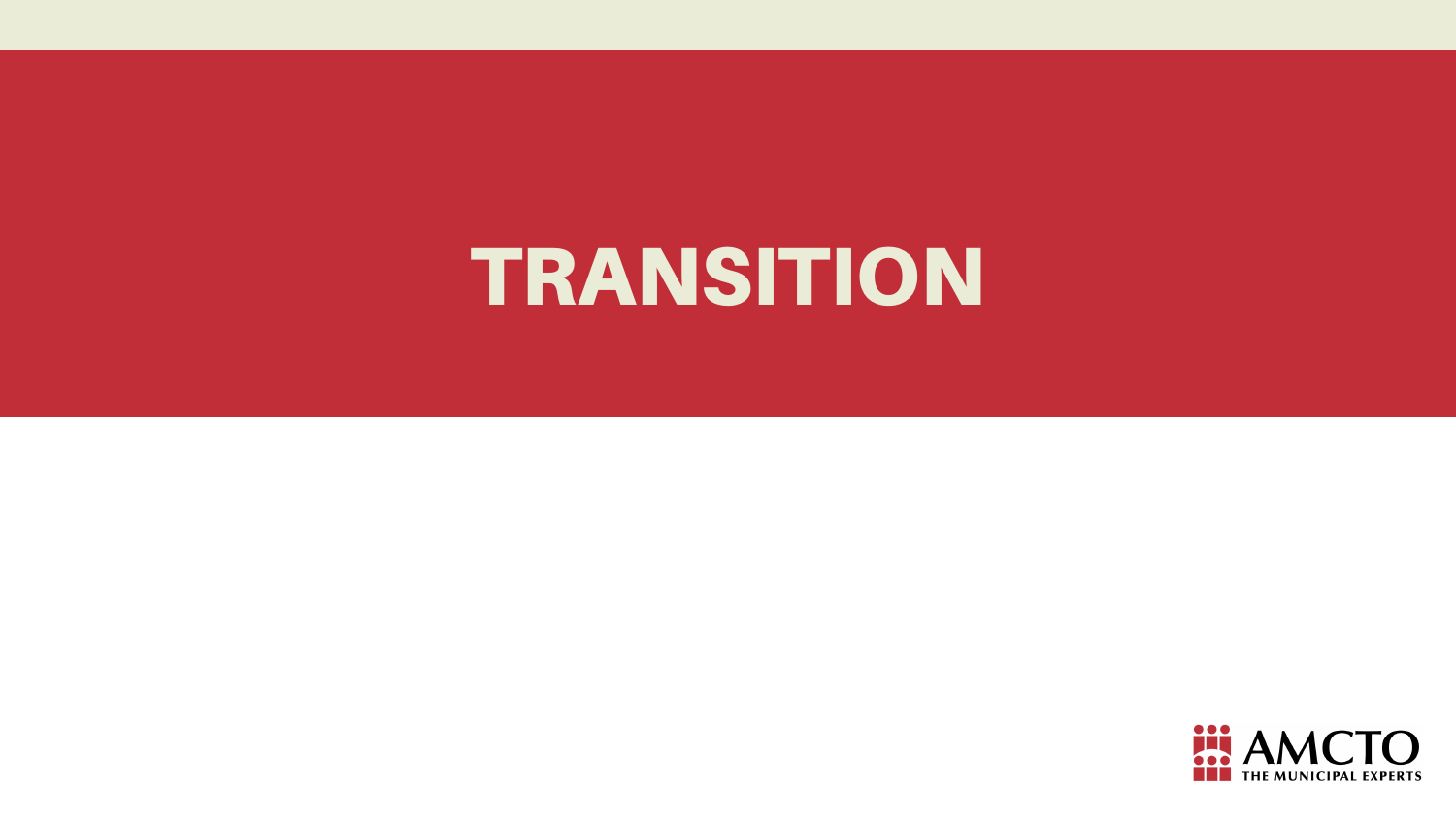Do you and your council feel adequately prepared for your new Bill 8 requirements, or do you feel like you need further training?







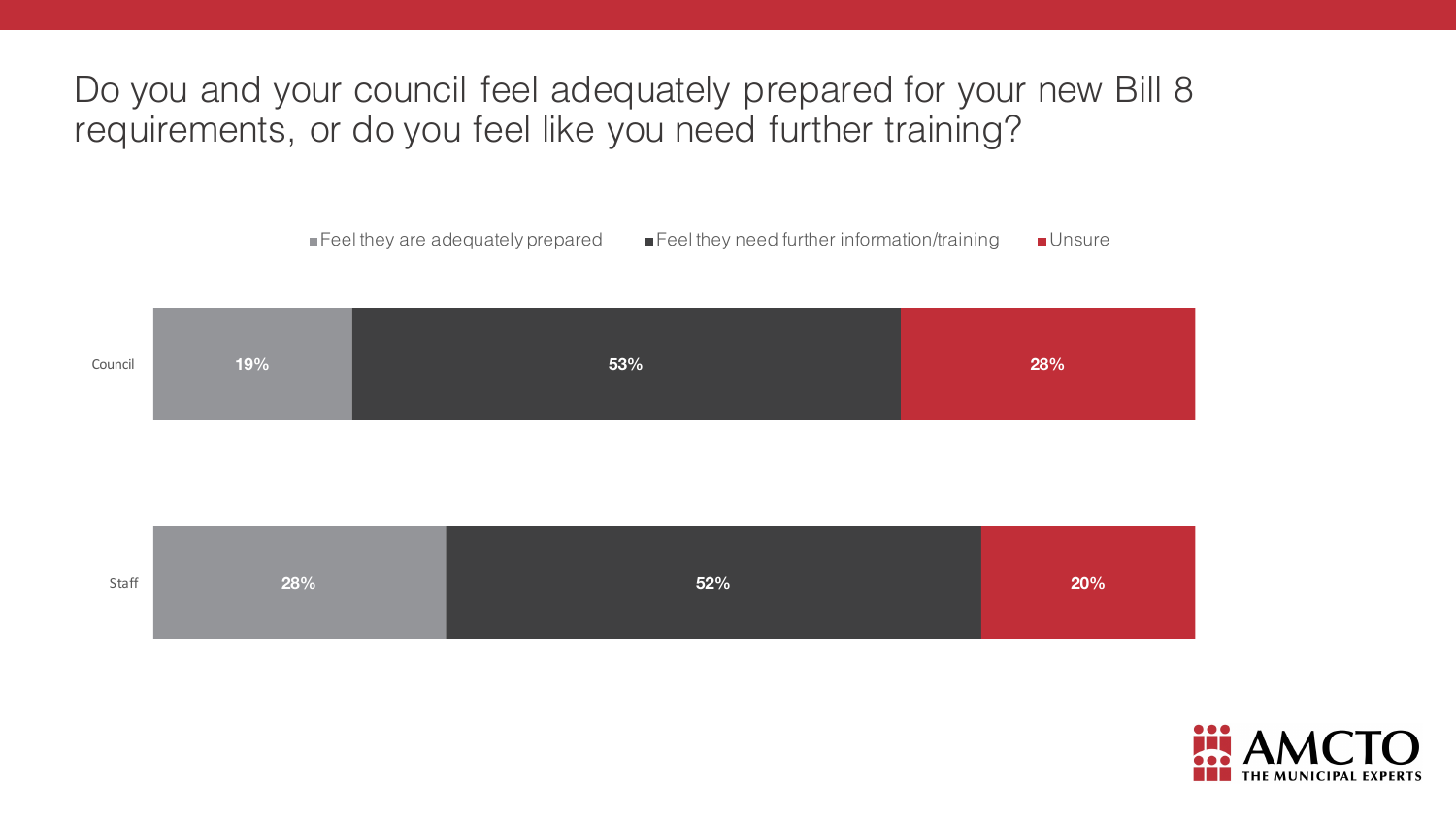## **STAFF, by population I** Do you feel adequately prepared for your new Bill 8 requirements, or do you feel like you need further training?

 $\blacksquare$  We feel adequately prepared  $\blacksquare$  We need further information/training  $\blacksquare$  Unsure



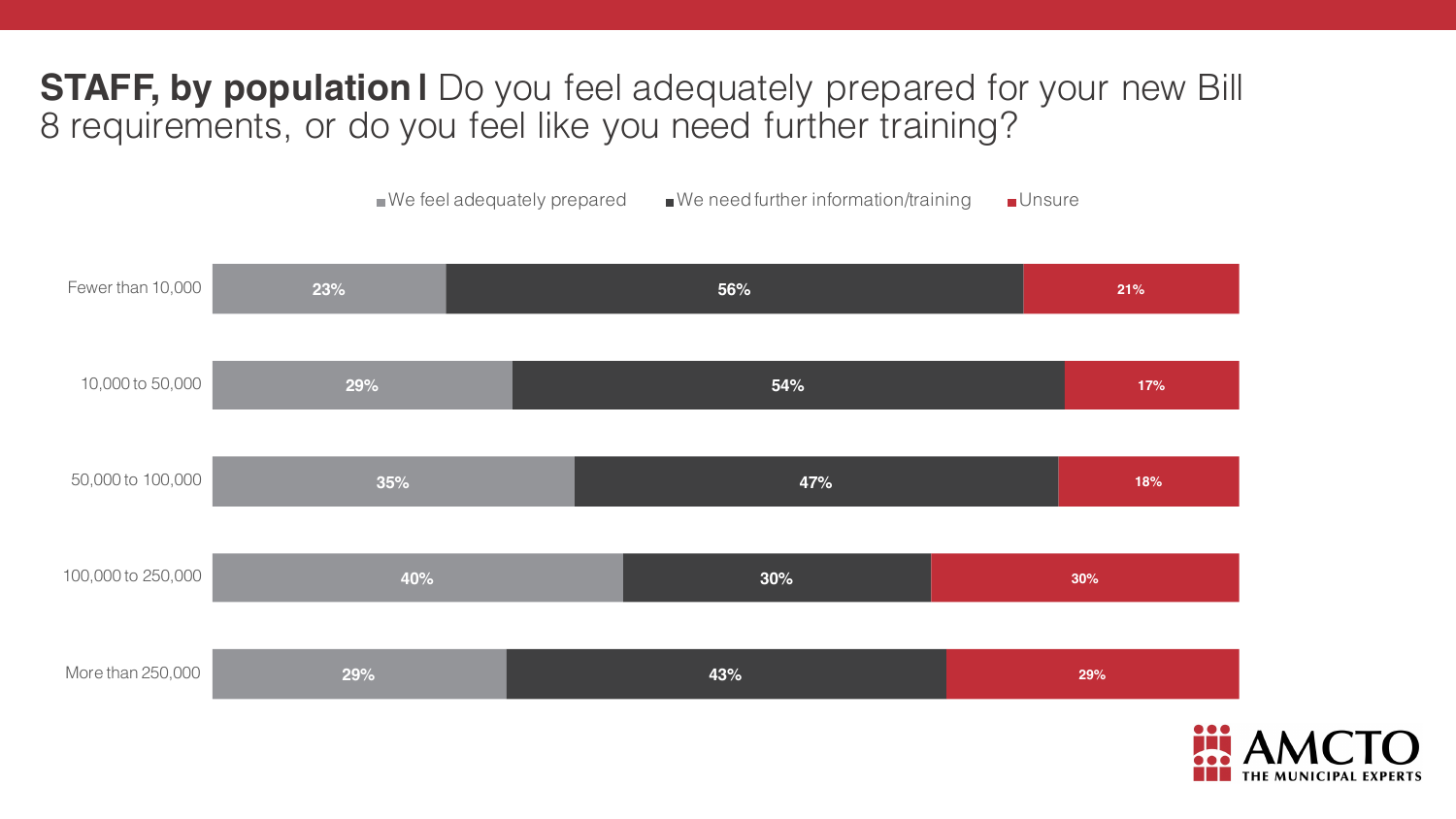## **COUNCIL, by population I** Does your council feel adequately prepared for your new Bill 8 requirements, or do you feel like you need further training?

 $\blacksquare$  Feel they are adequately prepared  $\blacksquare$  Feel they need further information/training  $\blacksquare$  Unsure



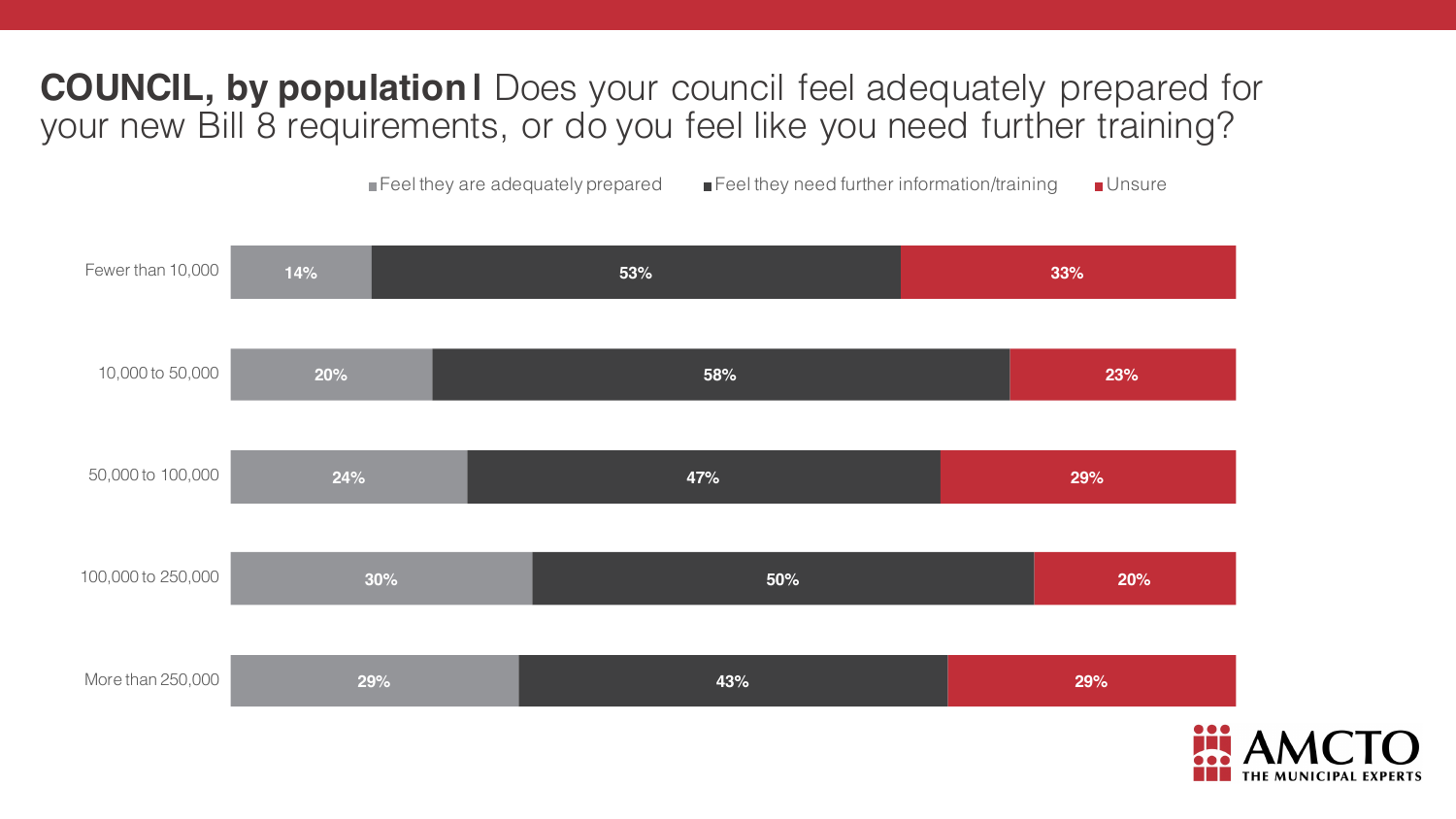## **STAFF, by region I** Do you feel adequately prepared for your new Bill 8 requirements, or do you feel like you need further training?

 $\blacksquare$  We feel adequately prepared  $\blacksquare$  We need further information/training  $\blacksquare$  Unsure



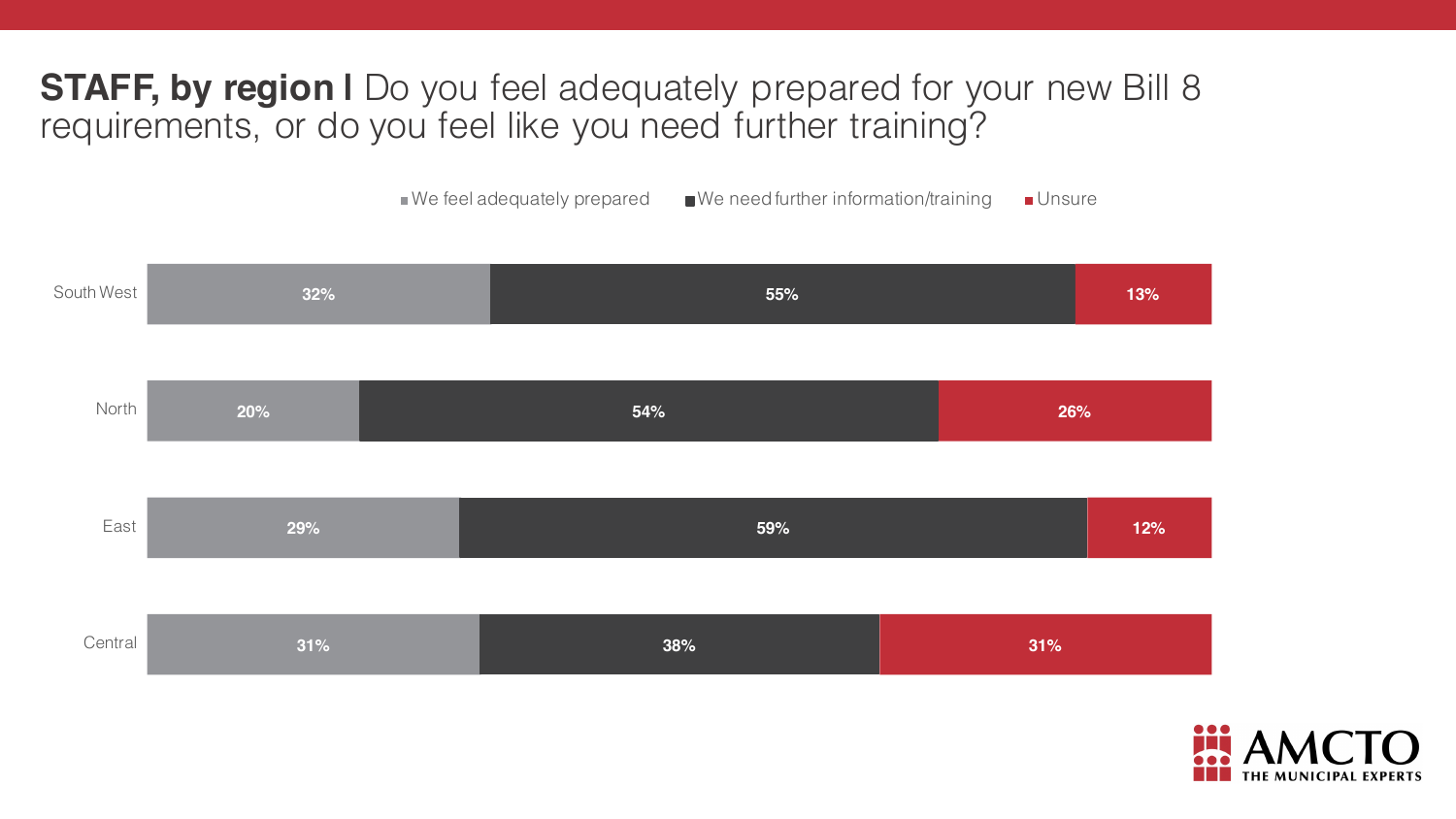## **COUNCIL, by region I** Do you feel adequately prepared for your new Bill 8 requirements, or do you feel like you need further training?

 $\blacksquare$  Feel they are adequately prepared  $\blacksquare$  Feel they need further information/training  $\blacksquare$  Unsure



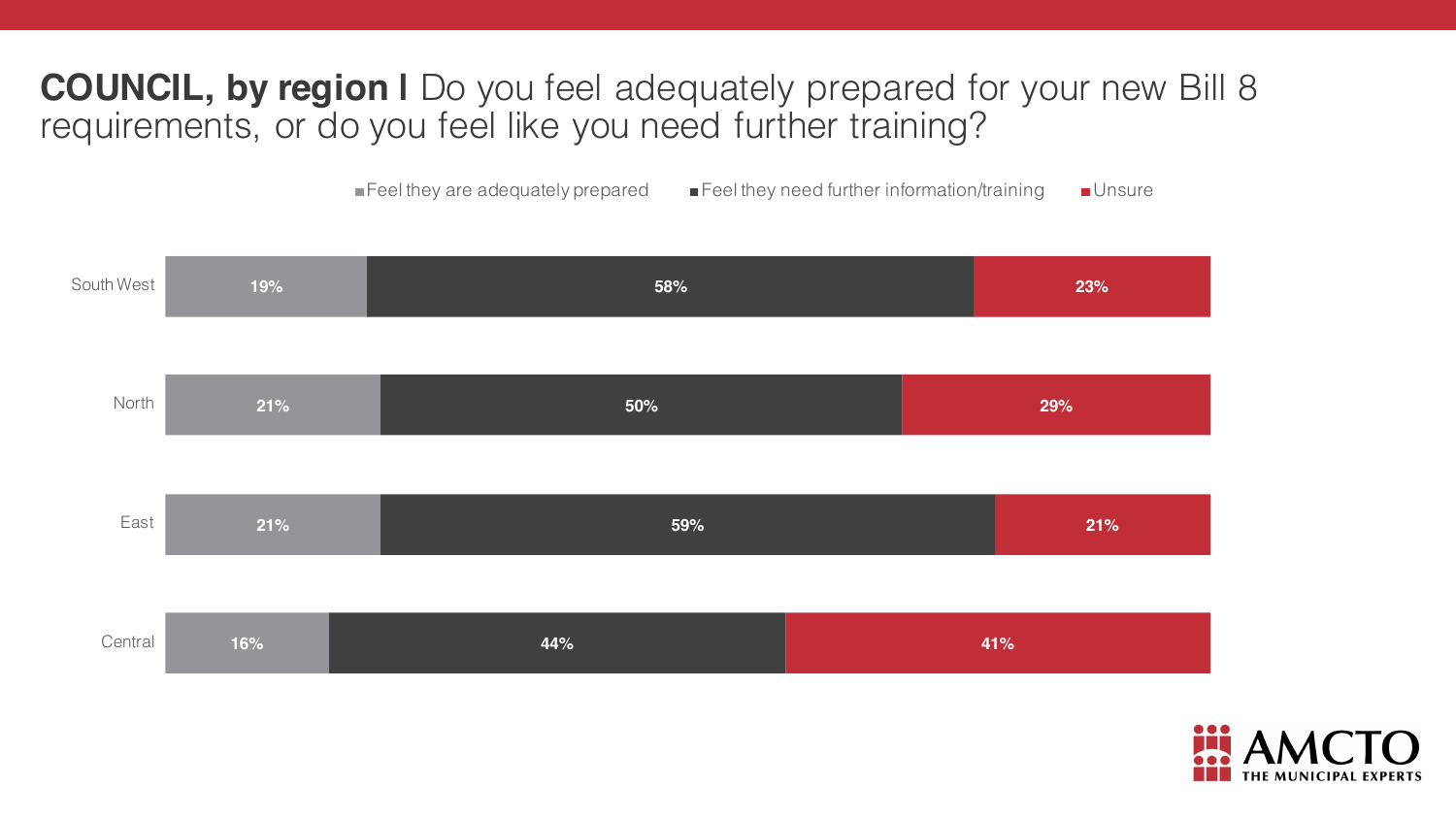# NEW RESOUCES

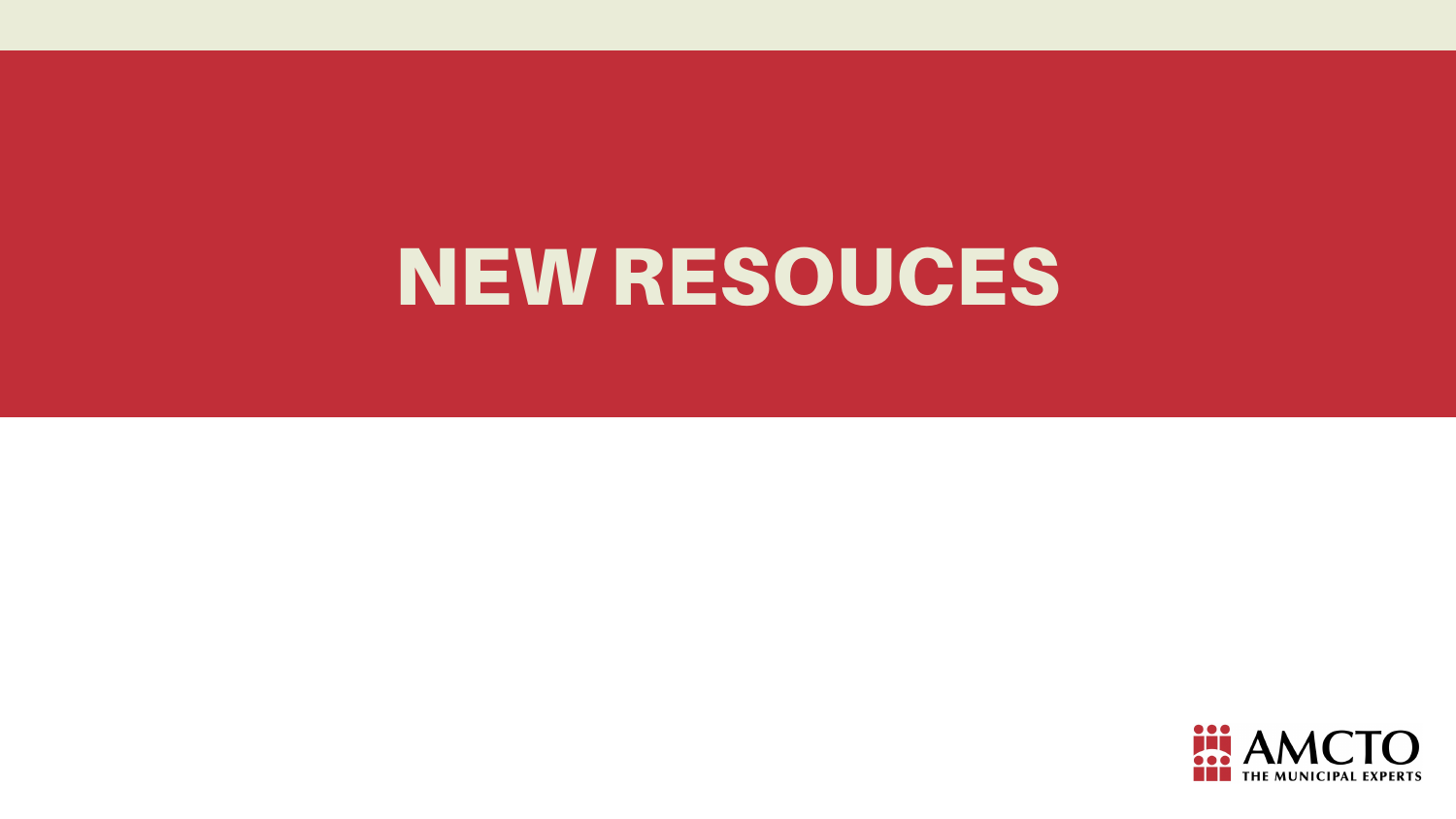**NEW RESOURCES I** Have you, or are you planning to create any new resources for citizens about Bill 8's accountability requirements?





Yes Currently developing new resources No

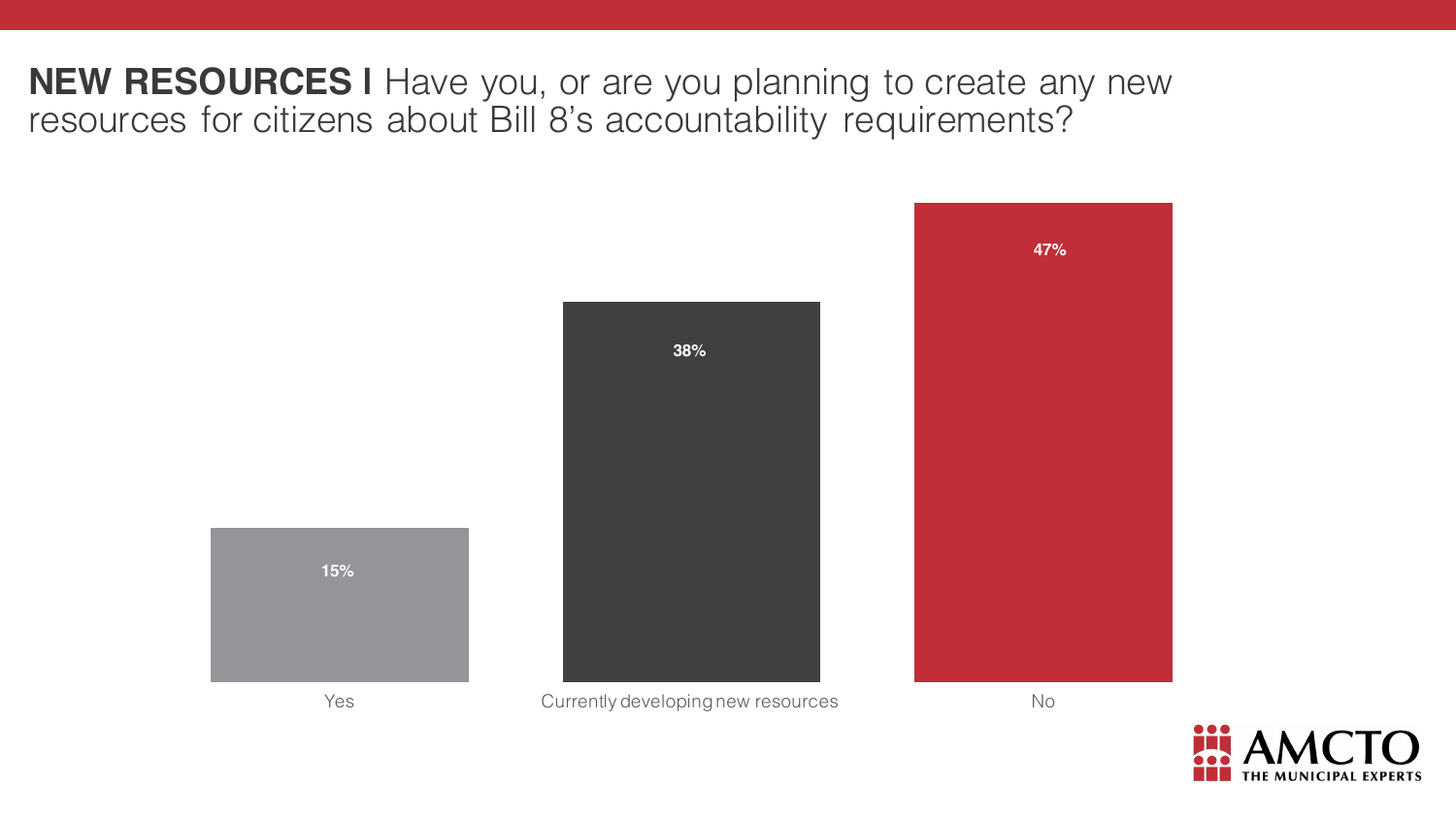### **NEW RESOURCES (by population) I** Have you, or are you planning to create any new resources for citizens about Bill 8's accountability requirements?

 $\blacksquare$  Yes  $\blacksquare$  We are currently developing new resources  $\blacksquare$  No



**THE MUNICIPAL EXPERTS**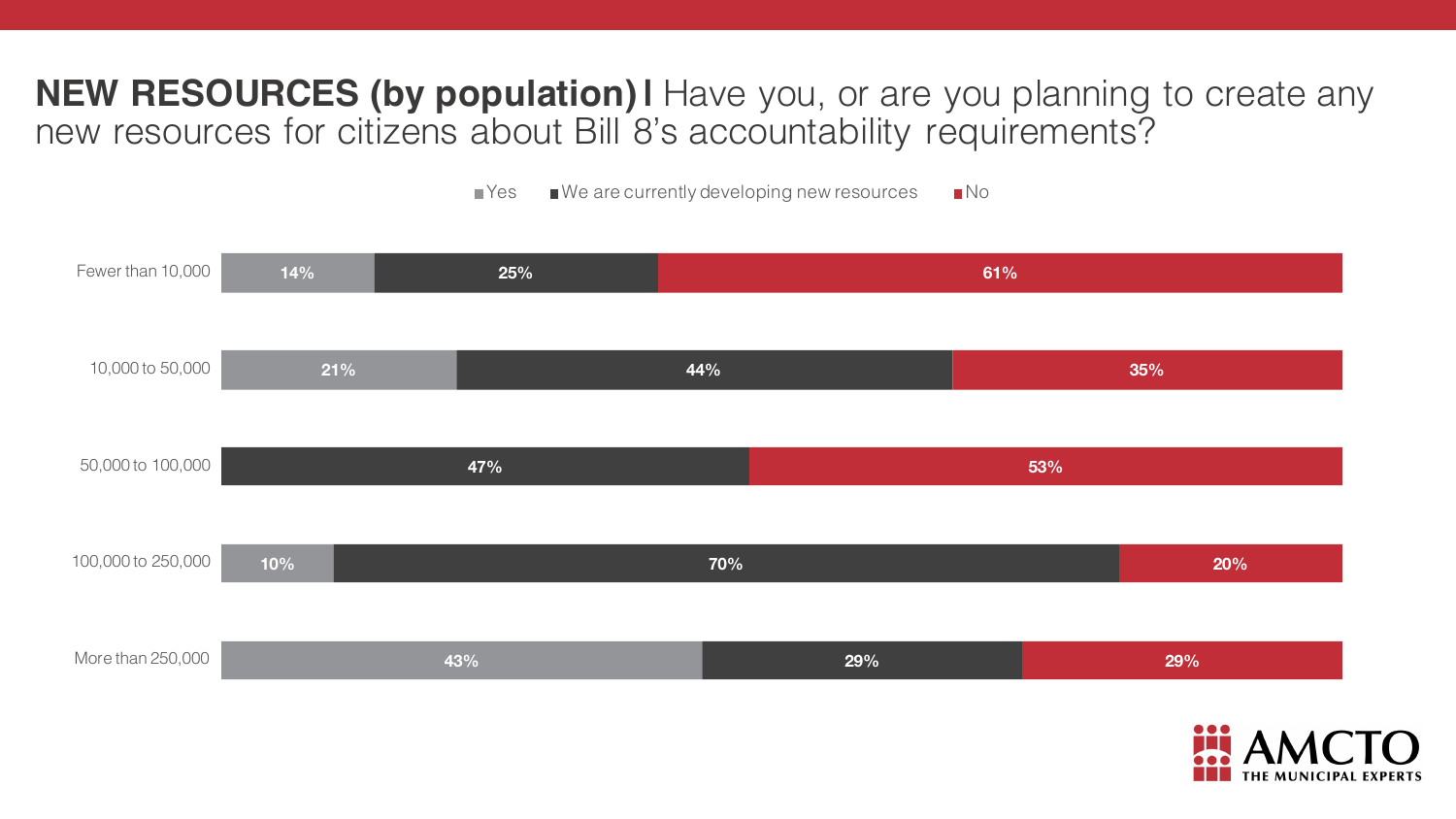### **NEW RESOURCES (by region) I** Have you, or are you planning to create any new resources for citizens about Bill 8's accountability requirements?

 $\blacksquare$  Yes  $\blacksquare$  We are currently developing new resources  $\blacksquare$  No



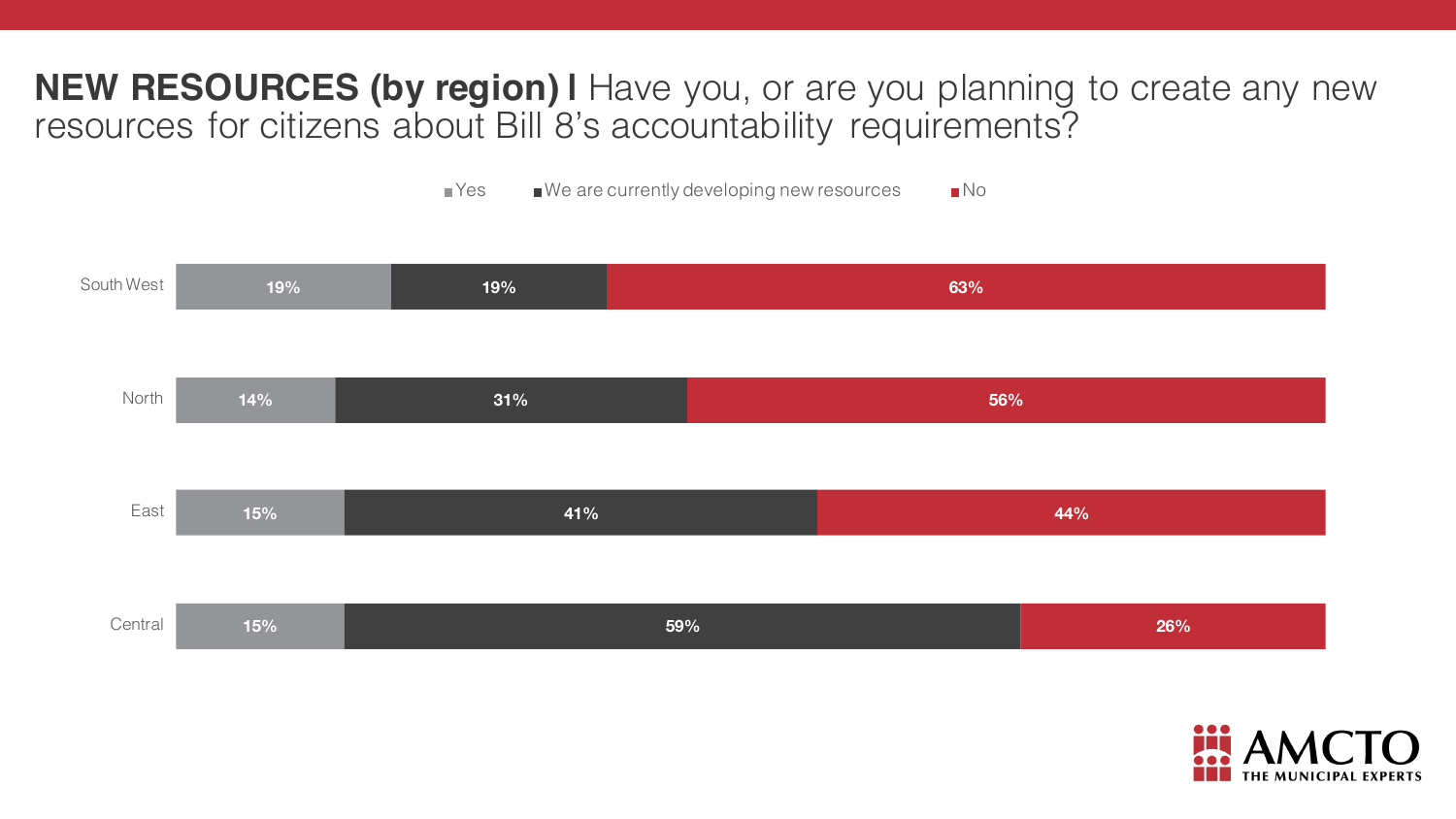# MUNICIPAL OMBUDSMEN

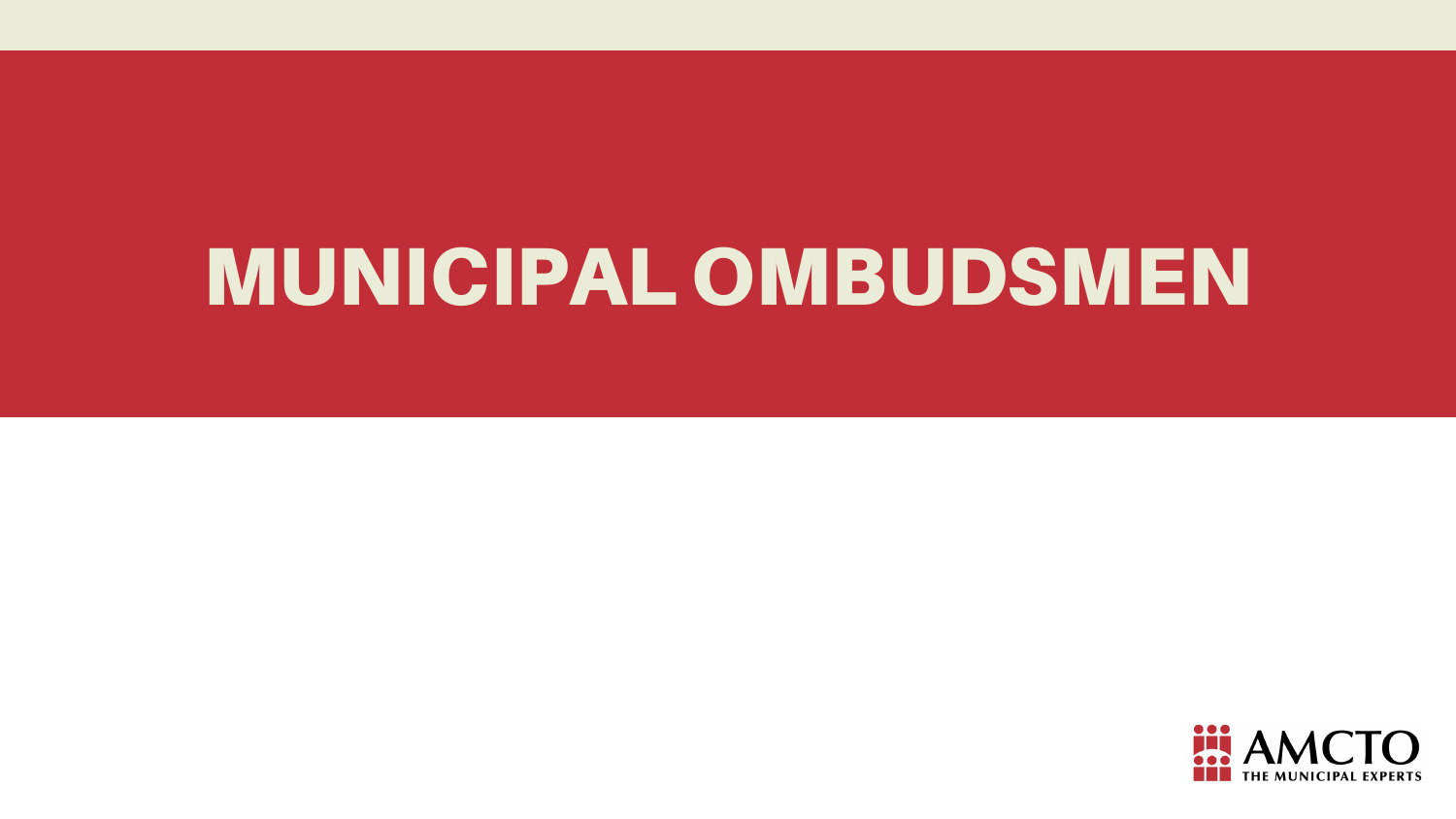## **OMBUDSMAN I Has your municipality:**



**53%**



Appointed a municipal ombudsman through a shared service arrangement with other municipality(s)

Appointed its own municipal ombudsman Decided to Use the Office of the Ontario Ombudsman

Not made decision yet/ matter is under review

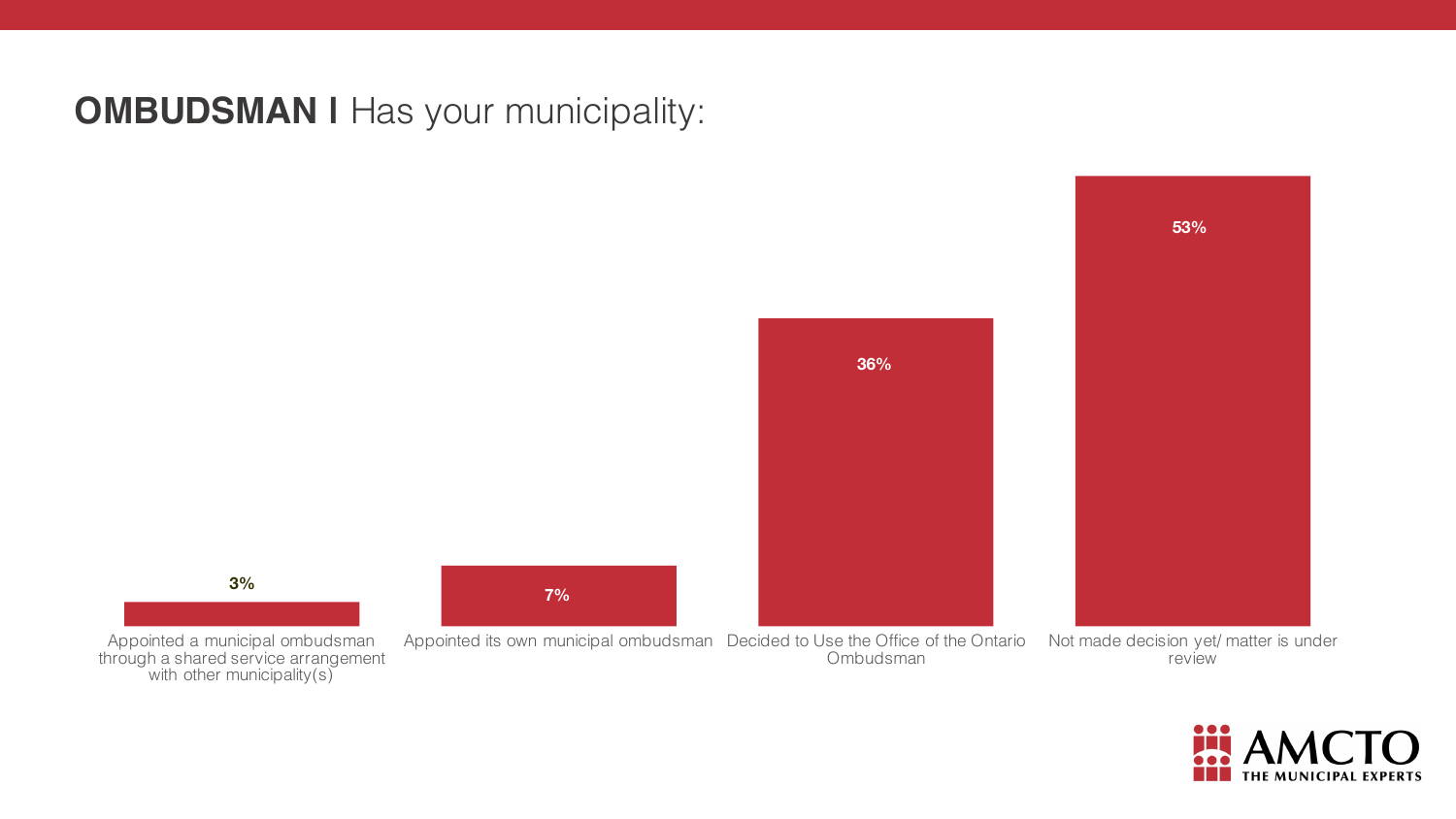# **OMBUDSMAN (by population) I Has your municipality:**

Appointed a municipal ombudsman through a shared service arrangement **Appointed its own municipal ombudsman** 

■Decided to Use the Office of the Ontario Ombudsman Not made the decision yet/ under review



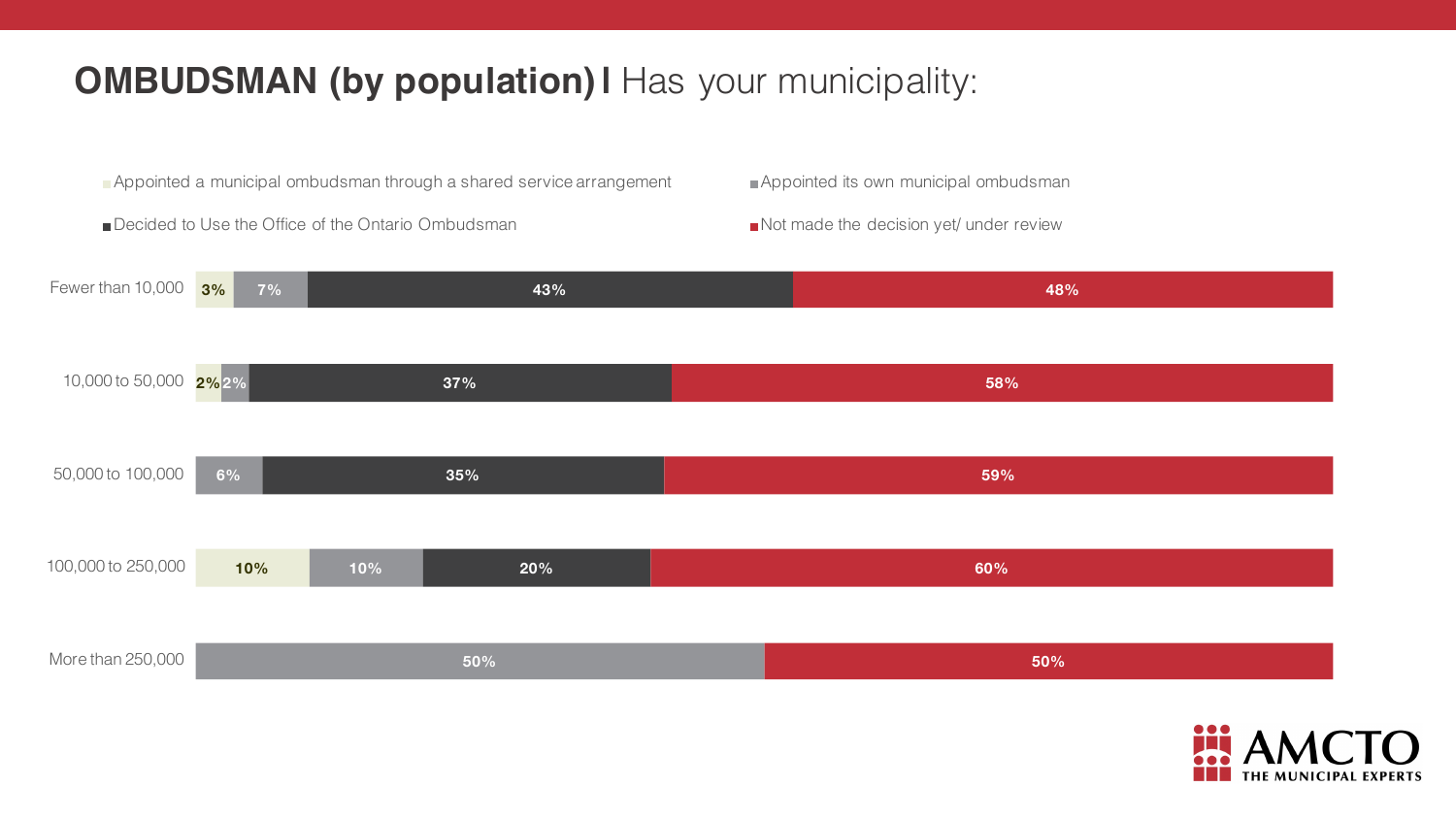## **OMBUDSMAN (by region) I Has your municipality:**

Appointed a municipal ombudsman through a shared service arrangement **Appointed its own municipal ombudsman** 

Decided to Use the Office of the Ontario Ombudsman Not made the decision yet/ under review

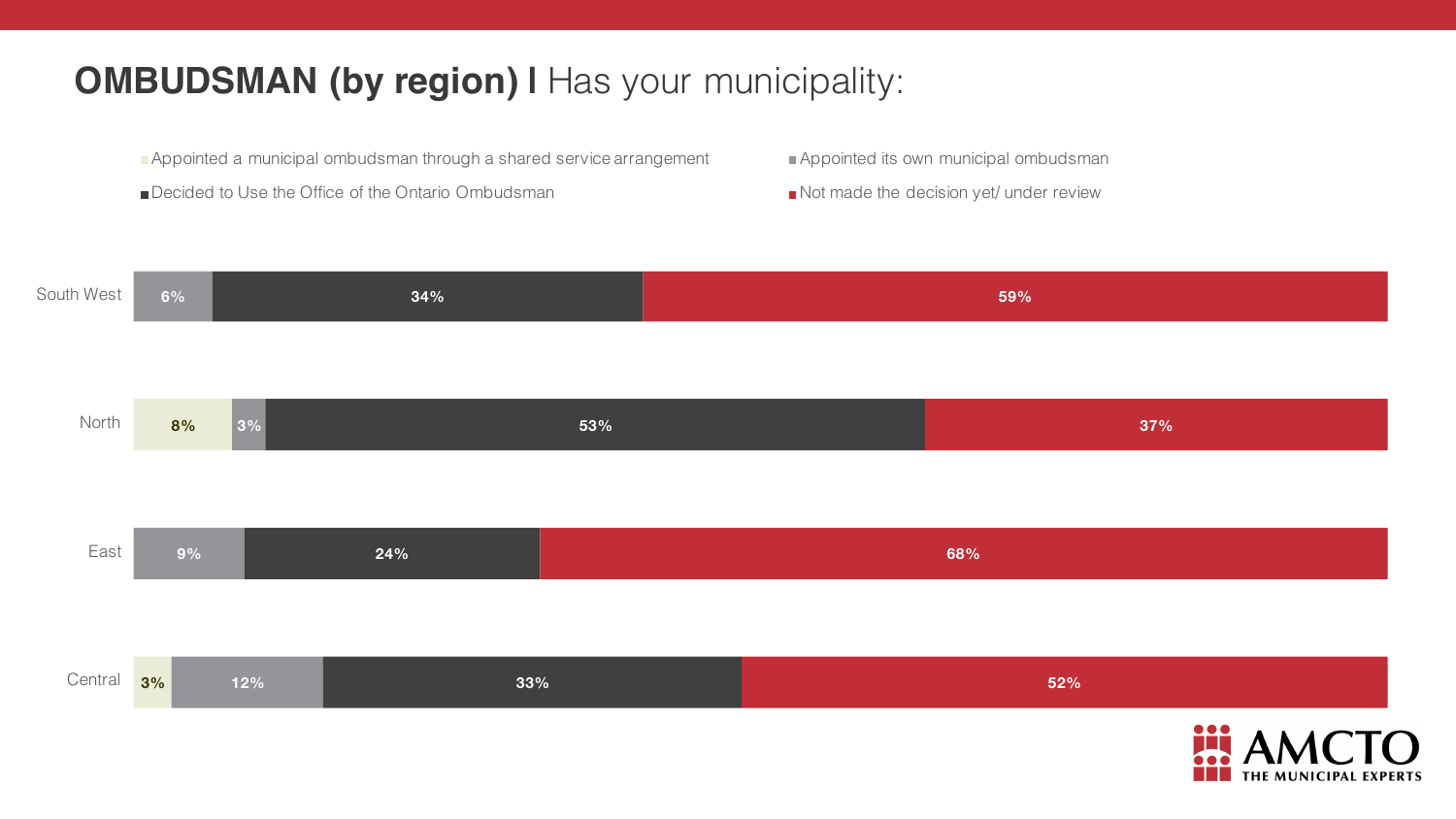# INTEGRITY COMMISSIONERS

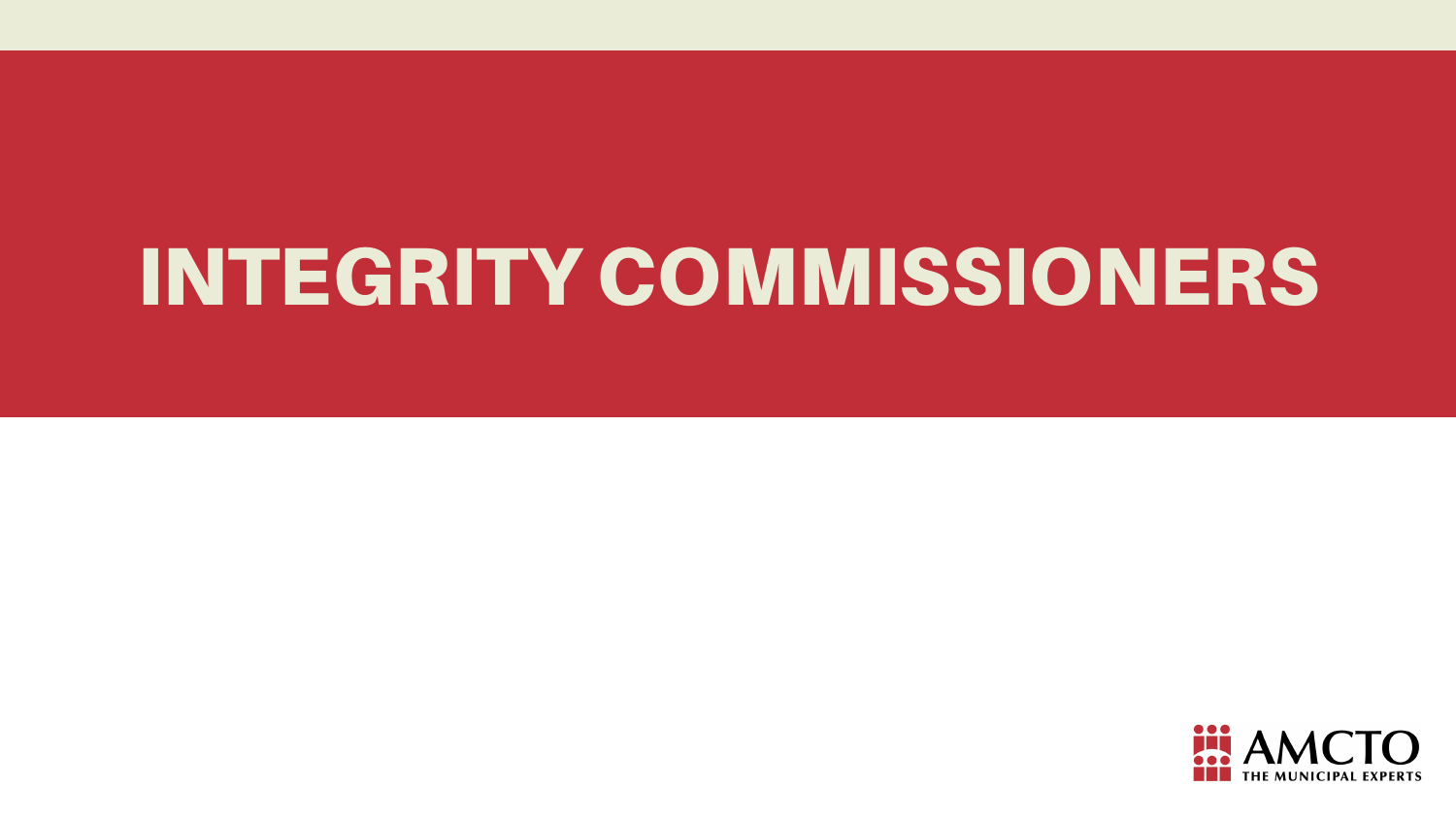## **INTEGRITY COMMISSIONER I** Has your municipality:

**29%**

Appointed its own integrity commissioner Not made the decision yet/ the matter is under consideration or review





Appointed an integrity commissioner through a shared service arrangement with other municipalities

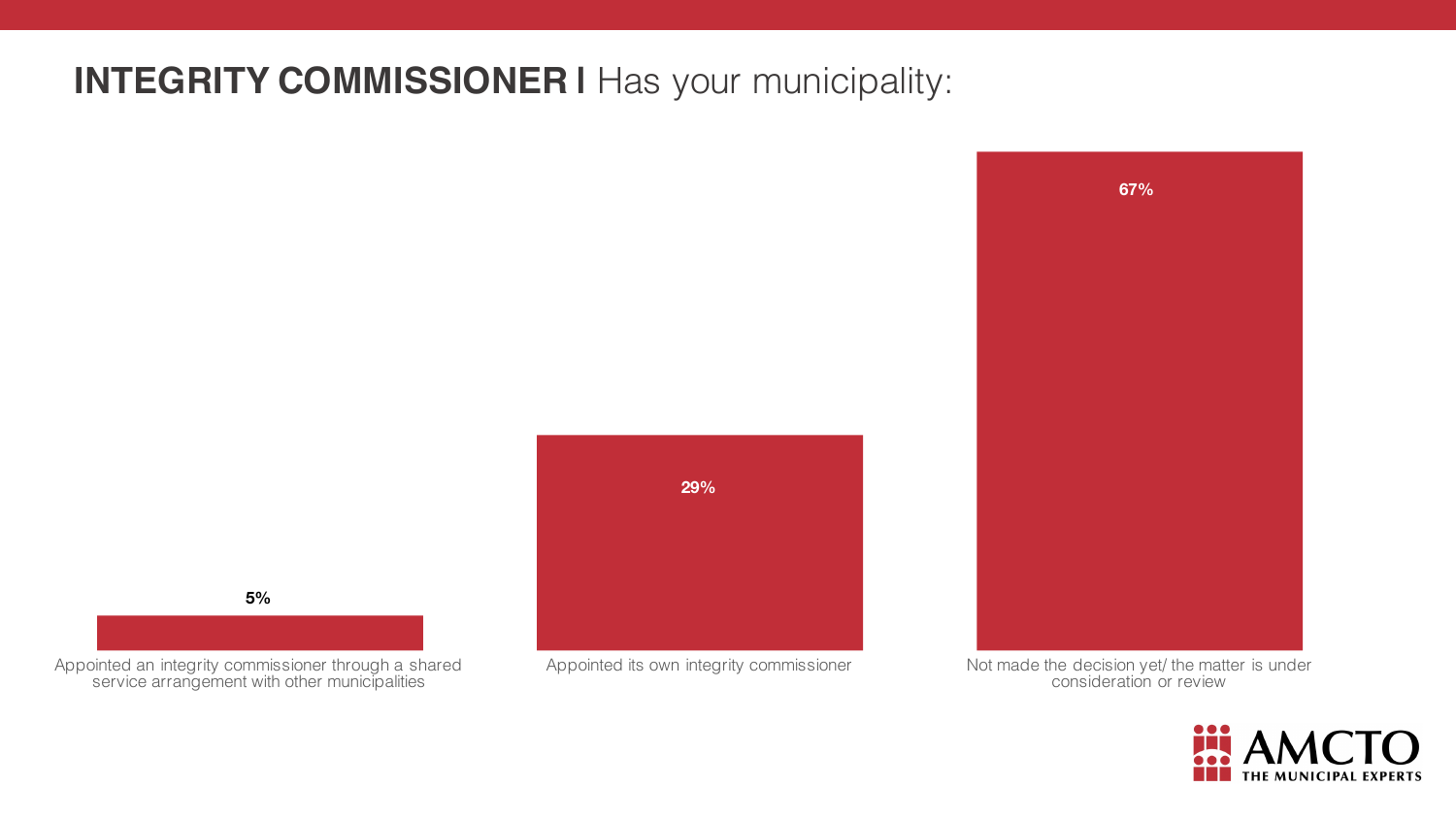## **INTEGRITY COMMISSIONER (by population) I** Has your municipality:

Appointed an integrity commissioner through a shared service arrangement

- Appointed its own integrity commissioner
- Not made the decision yet/ under review

| Fewer than<br>10,000  | 7% | 17% |     | 76% |     |
|-----------------------|----|-----|-----|-----|-----|
| 10,000 to<br>50,000   | 5% | 33% |     | 63% |     |
| 50,000 to<br>100,000  |    | 29% |     | 71% |     |
| 100,000 to<br>250,000 |    |     | 70% |     | 30% |
| More than<br>250,000  |    | 43% |     |     | 57% |

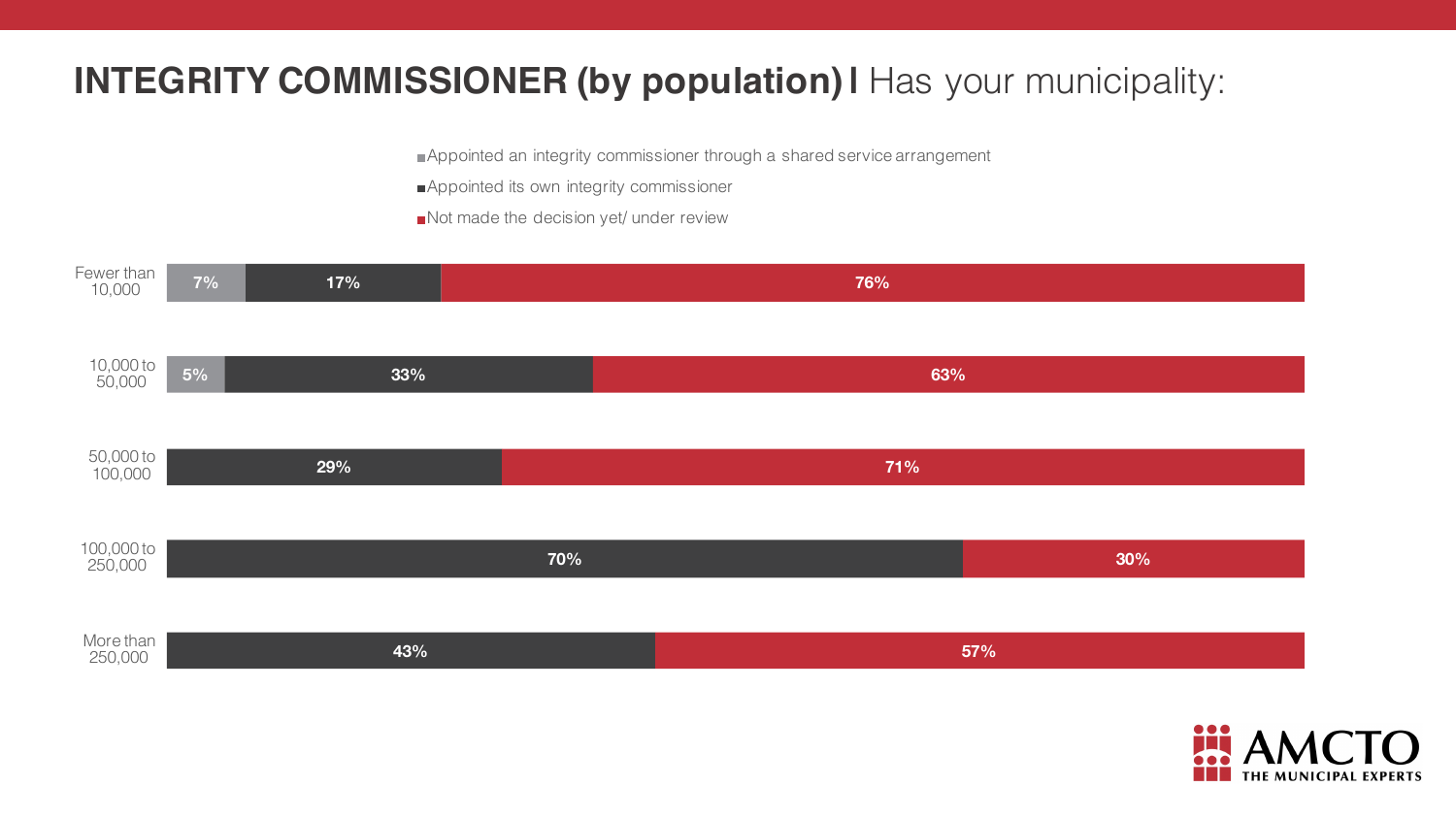## **INTEGRITY COMMISSIONER (by region) I** Has your municipality:

Appointed an integrity commissioner through a shared service arrangement

- **Appointed its own integrity commissioner**
- Not made the decision yet/ under review



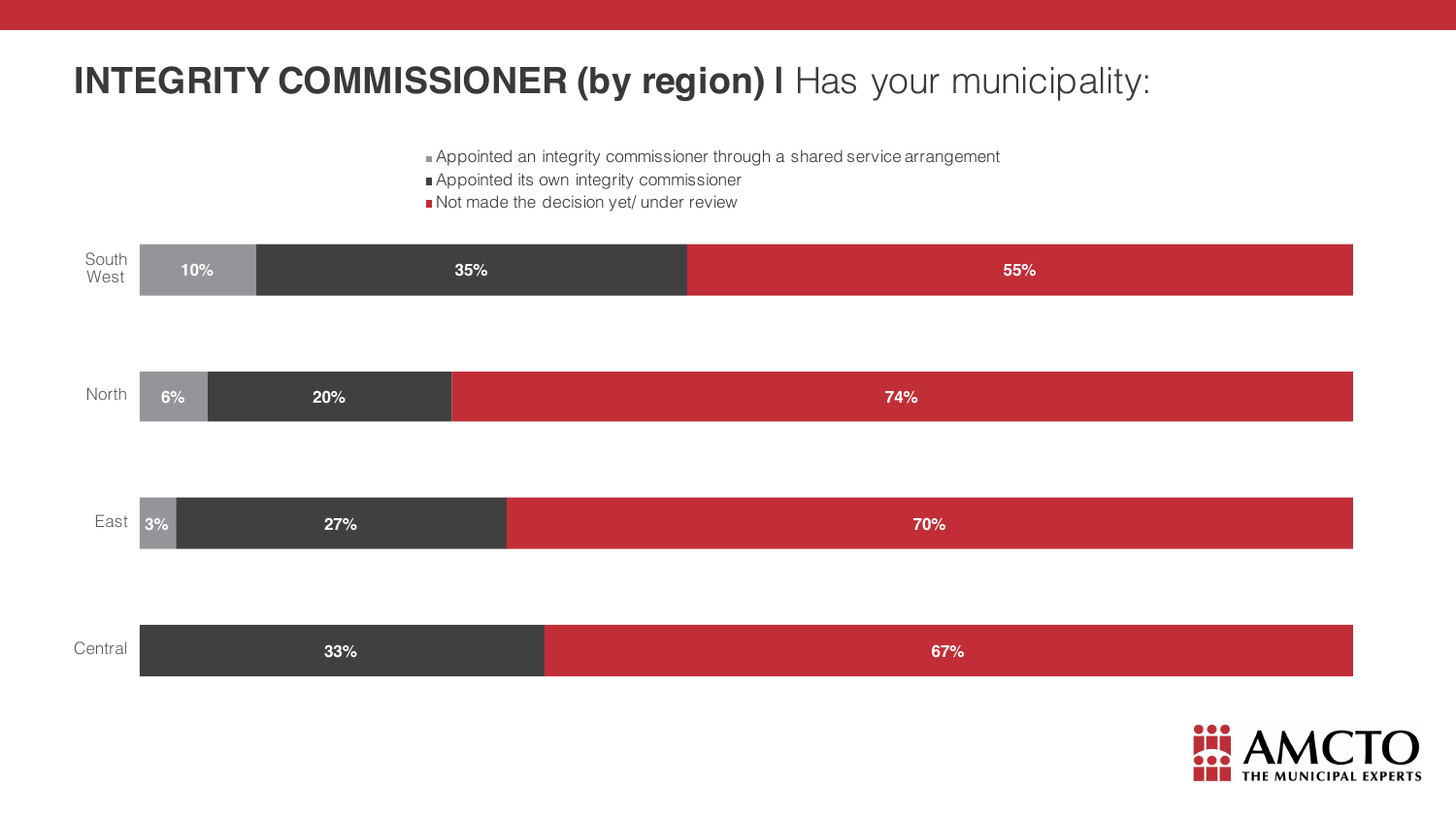# CODES OF CONDUCT

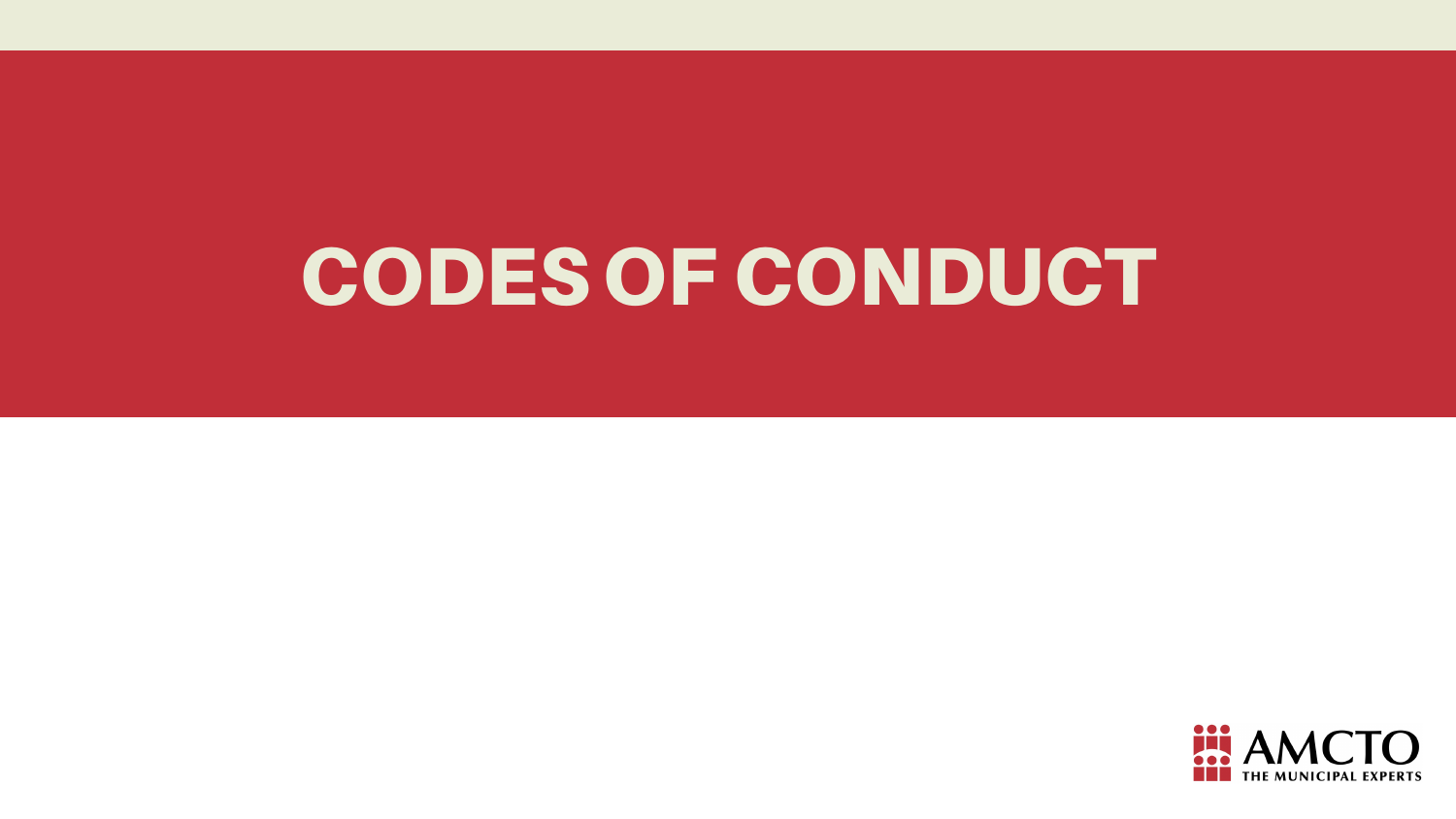**CODES OF CONDUCT I** Does your municipality have a Code of Conduct?

Staff Council



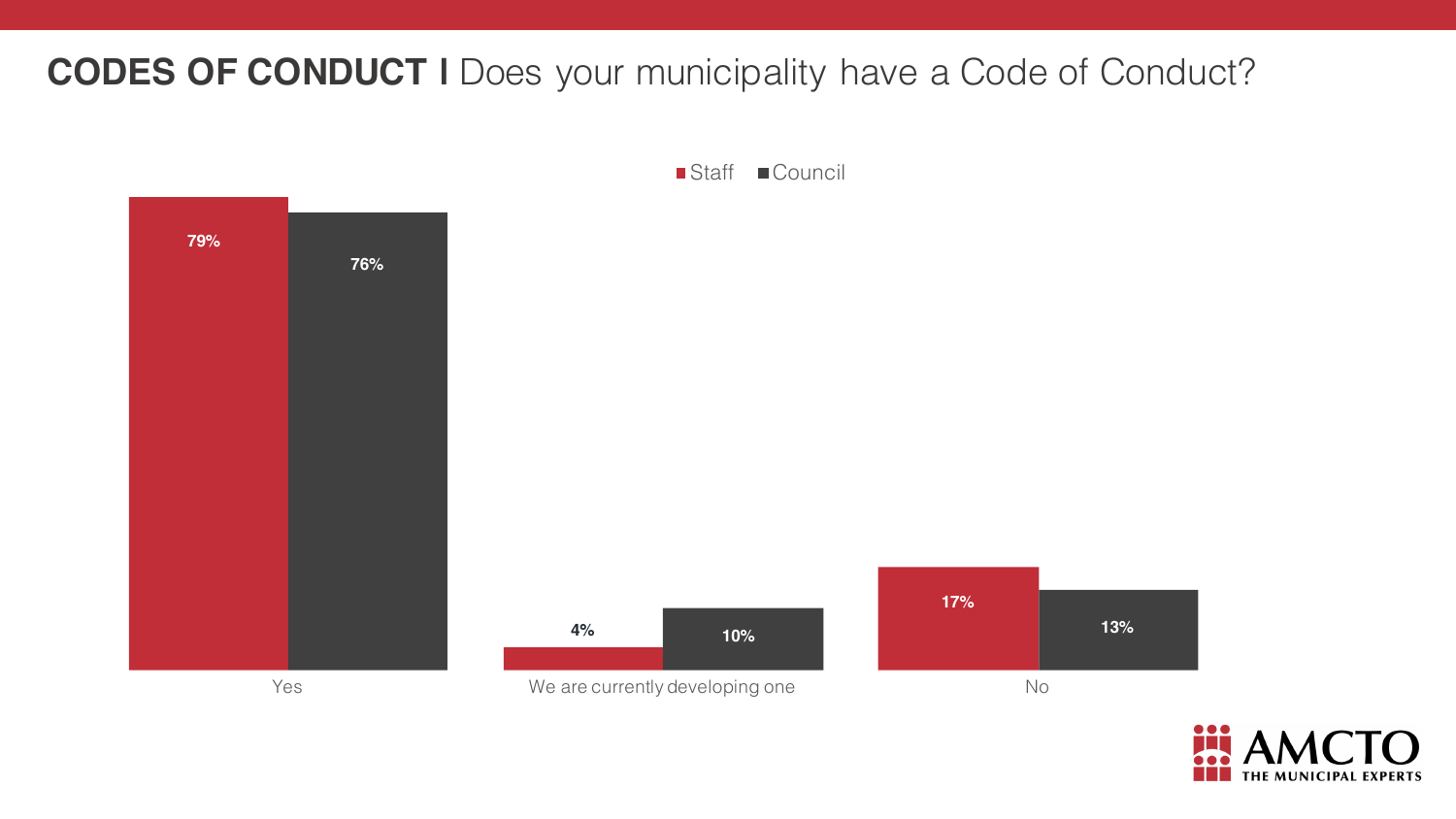## **CODES OF CONDUCT (by population) I** Does your municipality have a Code of Conduct for *Council*?

 $\blacktriangleright$  Yes  $\blacktriangleright$  We are currently developing one  $\blacktriangleright$  No

| Fewer than 10,000     | 75% | 8%  | 17%                           |
|-----------------------|-----|-----|-------------------------------|
|                       |     |     |                               |
| 10,000 to 50,000      | 71% | 14% | 14%                           |
|                       |     |     |                               |
| 50,000 to 100,000     | 88% |     | 6%<br>6%                      |
|                       |     |     |                               |
| 100,000 to<br>250,000 | 90% |     | 10%                           |
|                       |     |     |                               |
| More than 250,000     | 71% | 14% | 14%                           |
|                       |     |     |                               |
|                       |     |     | $\bullet\bullet\bullet$<br>66 |

THE MUNICIPAL EXPERTS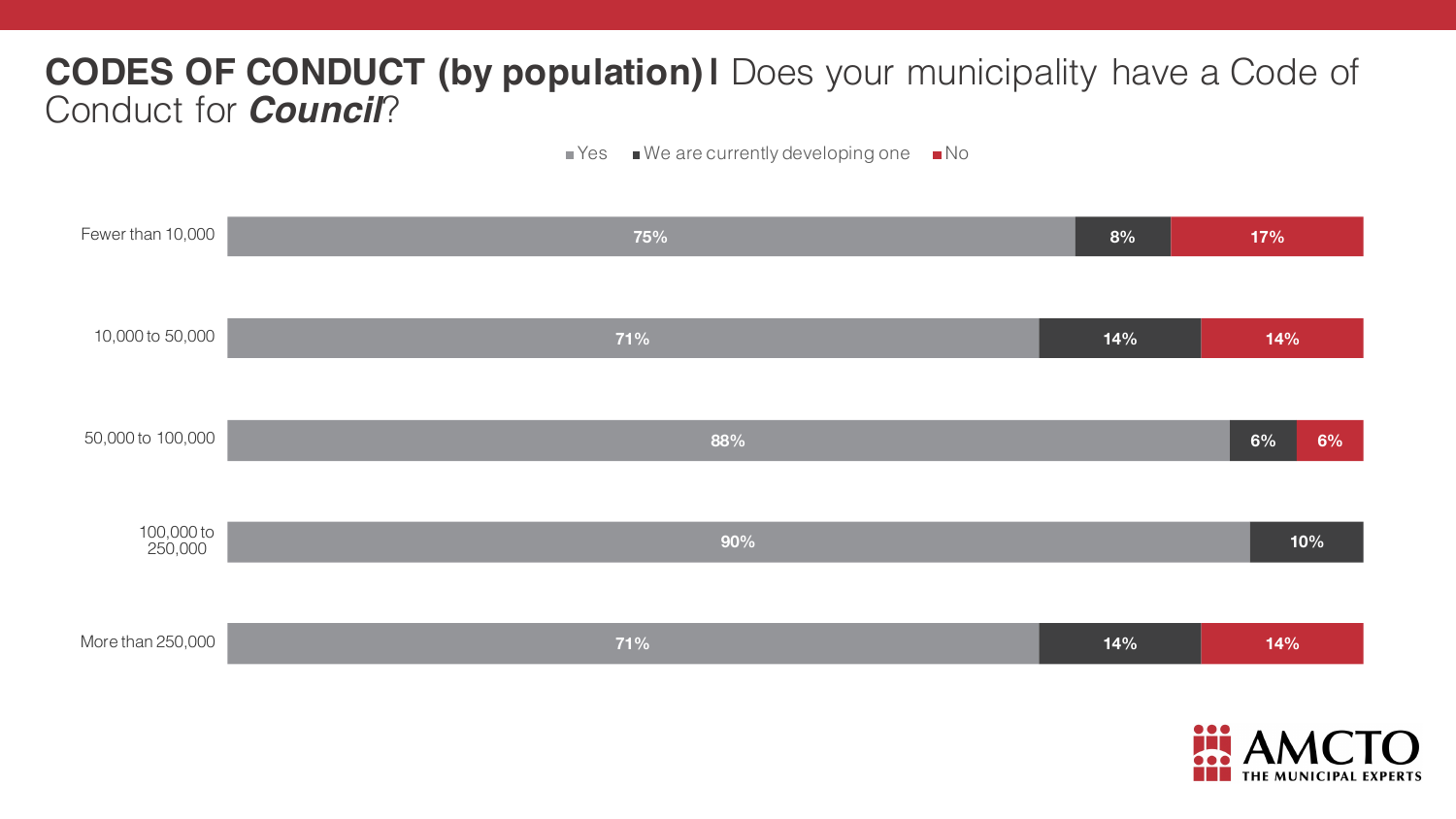### **CODES OF CONDUCT (by region) |** Does your municipality have a Code of Conduct for *Council*?

■ Yes ■ We are currently developing one ■ No

| South West | 84% |     | 6%  | 9%               |
|------------|-----|-----|-----|------------------|
|            |     |     |     |                  |
| North      | 75% | 8%  | 17% |                  |
|            |     |     |     |                  |
| East       | 71% | 12% | 18% |                  |
|            |     |     |     |                  |
| Central    | 76% |     | 15% | 9%               |
|            |     |     |     | <b>iii</b> ANACT |

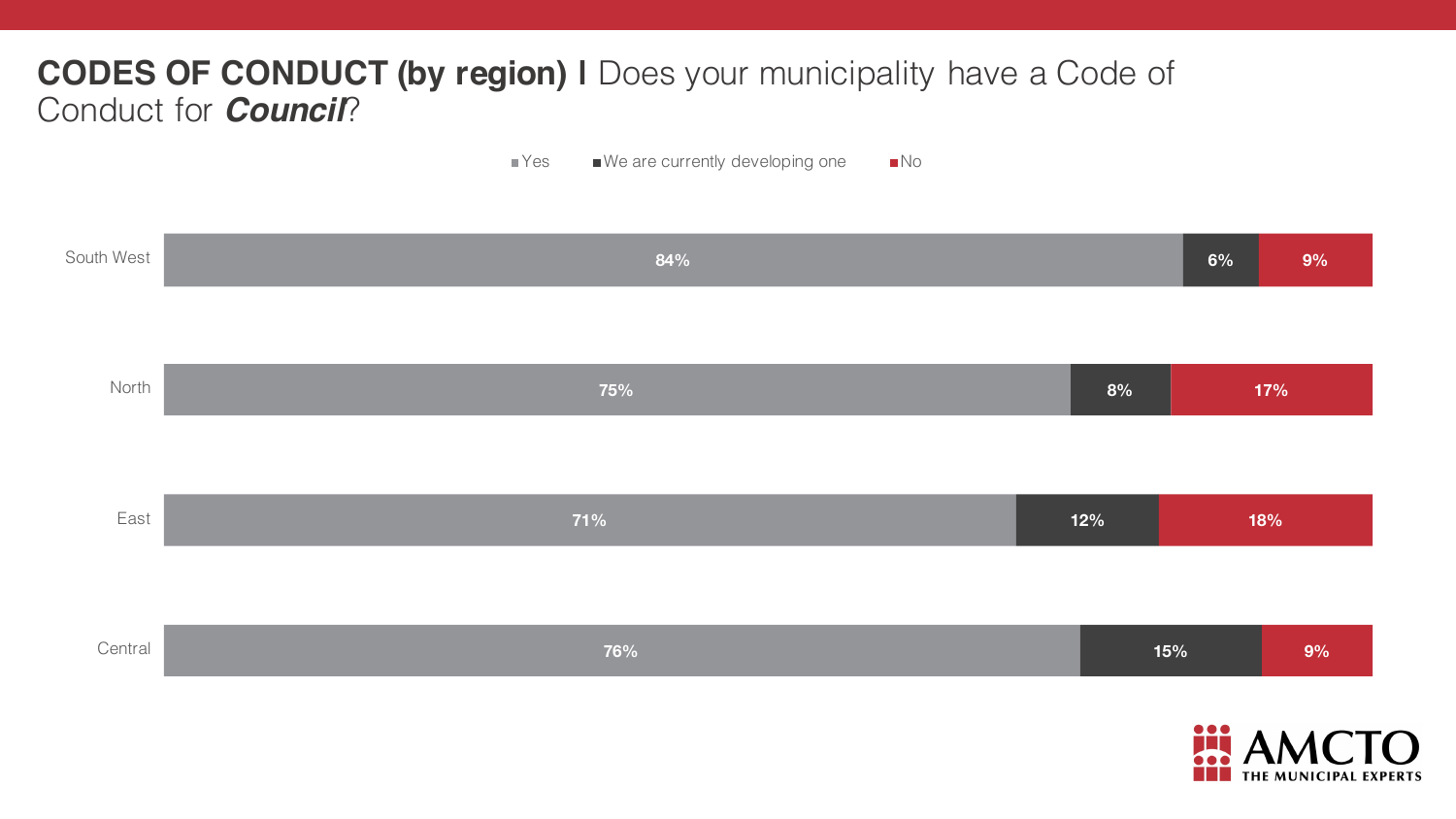#### **CODES OF CONDUCT (by population) I** Does your municipality have a Code of Conduct for *Staff*?

 $\blacksquare$  Yes  $\blacksquare$  We are currently developing one  $\blacksquare$  No

| Fewer than 10,000  | 71%  | $ 3\% $ | 25% |     |
|--------------------|------|---------|-----|-----|
| 10,000 to 50,000   | 80%  |         | 8%  | 13% |
| 50,000 to 100,000  | 82%  |         |     | 18% |
| 100,000 to 250,000 | 100% |         |     |     |
| More than 250,000  | 100% |         |     |     |

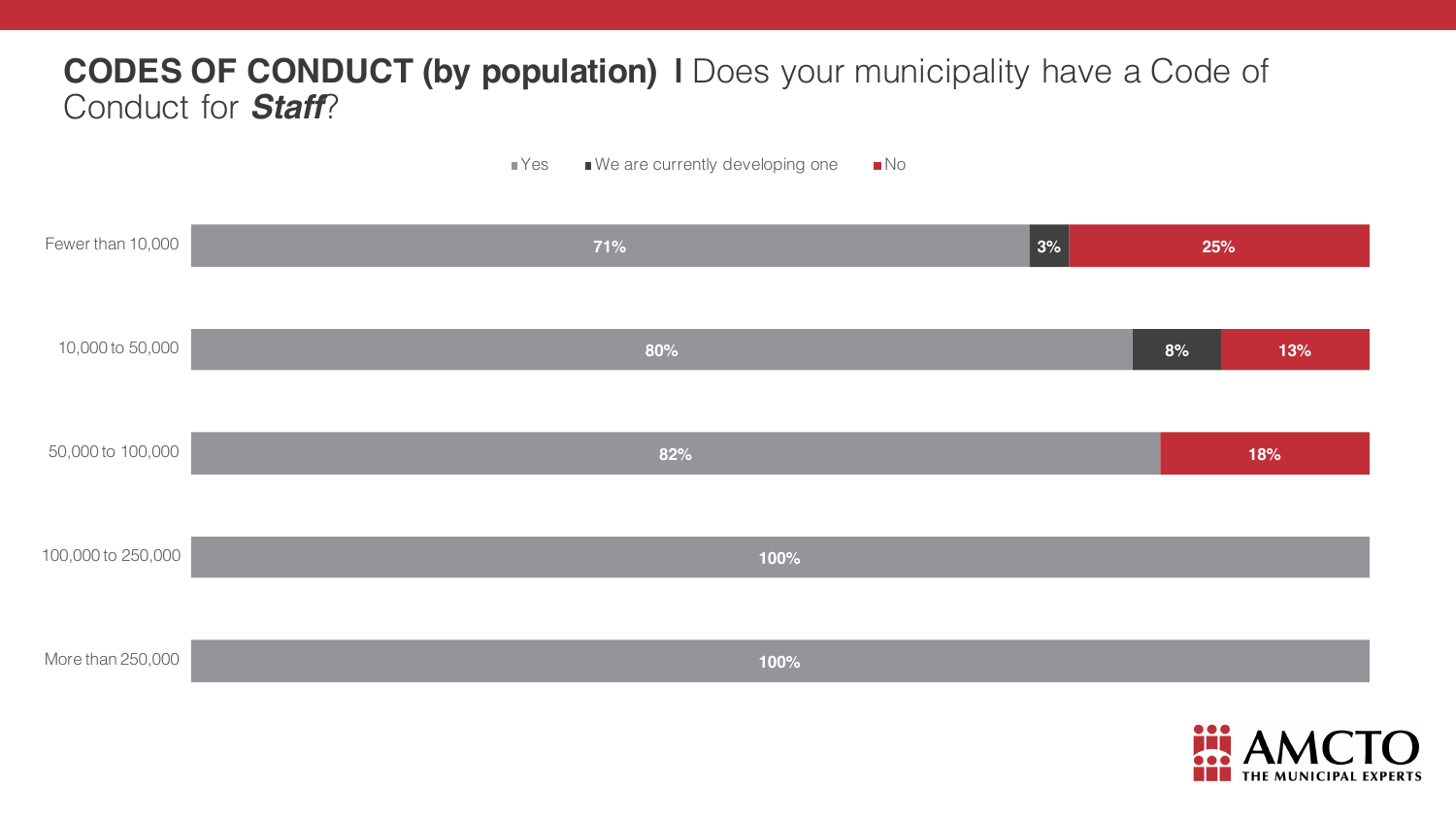### **CODES OF CONDUCT (by region) I** Does your municipality have a Code of Conduct for *Staff*? (by region)

 $\blacksquare$  Yes  $\blacksquare$  We are currently developing one  $\blacksquare$  No



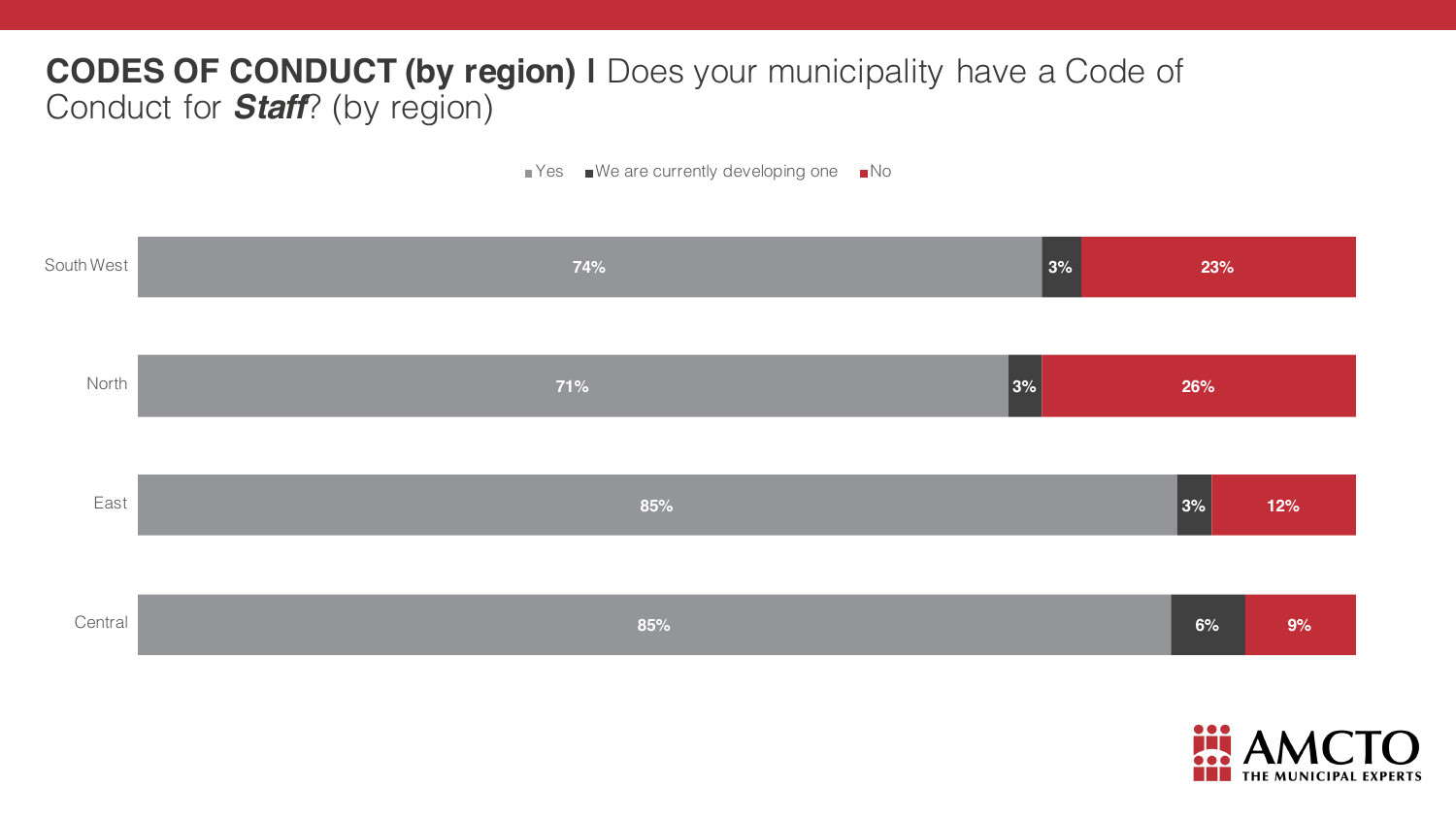#### **CODES OF CONDUCT |** Are you planning to review your existing codes of conduct in 2016?



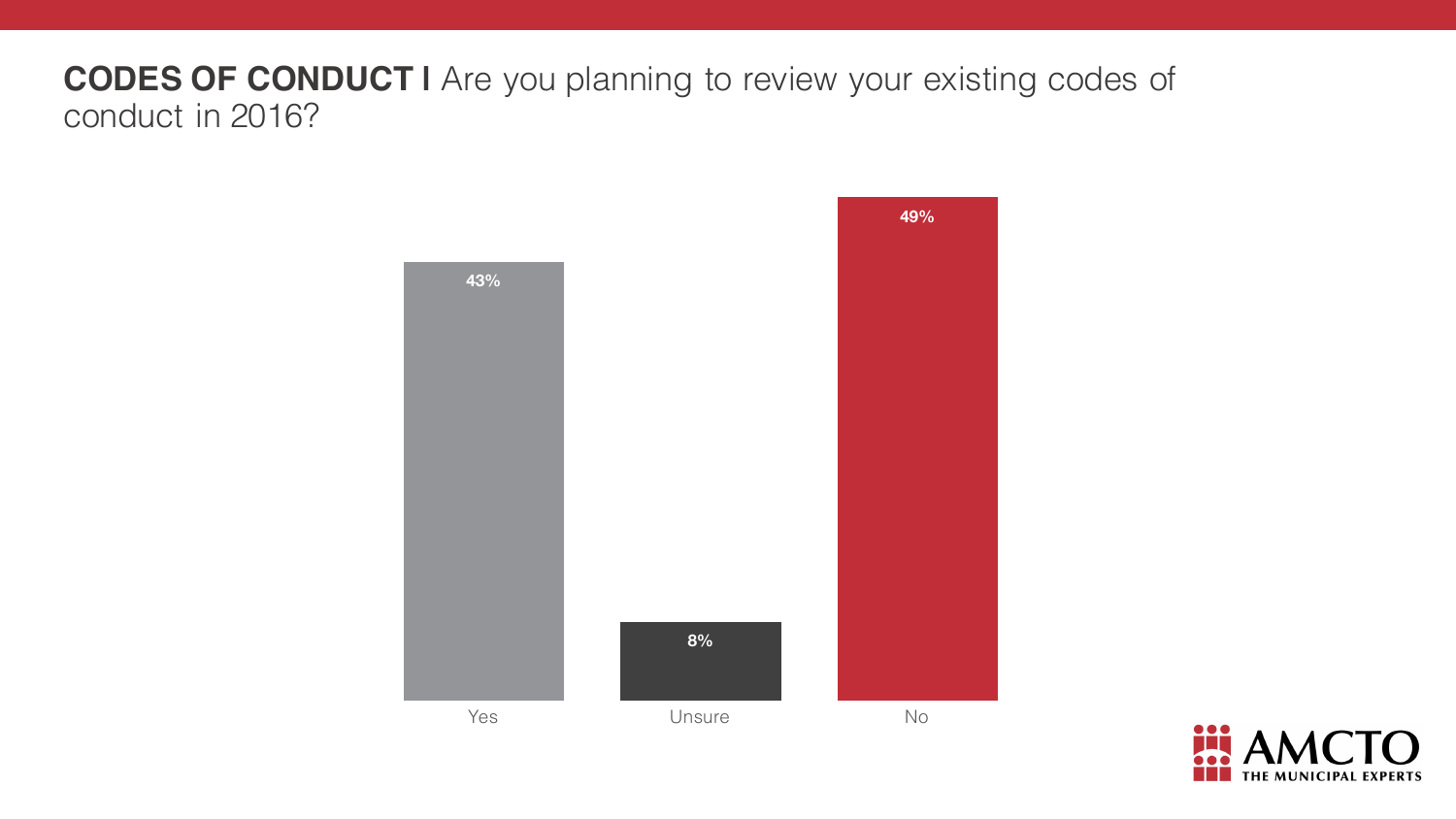### **CODES OF CONDUCT I** Are you planning to review your existing codes of conduct in 2016? (by population)



| Fewer than 10,000  | 31% | 8%  | 61%        |  |  |
|--------------------|-----|-----|------------|--|--|
| 10,000 to 50,000   | 54% |     | 11%<br>35% |  |  |
| 50,000 to 100,000  | 59% |     | 41%        |  |  |
| 100,000 to 250,000 | 50% |     | 50%        |  |  |
| More than 250,000  | 25% | 13% | 63%        |  |  |

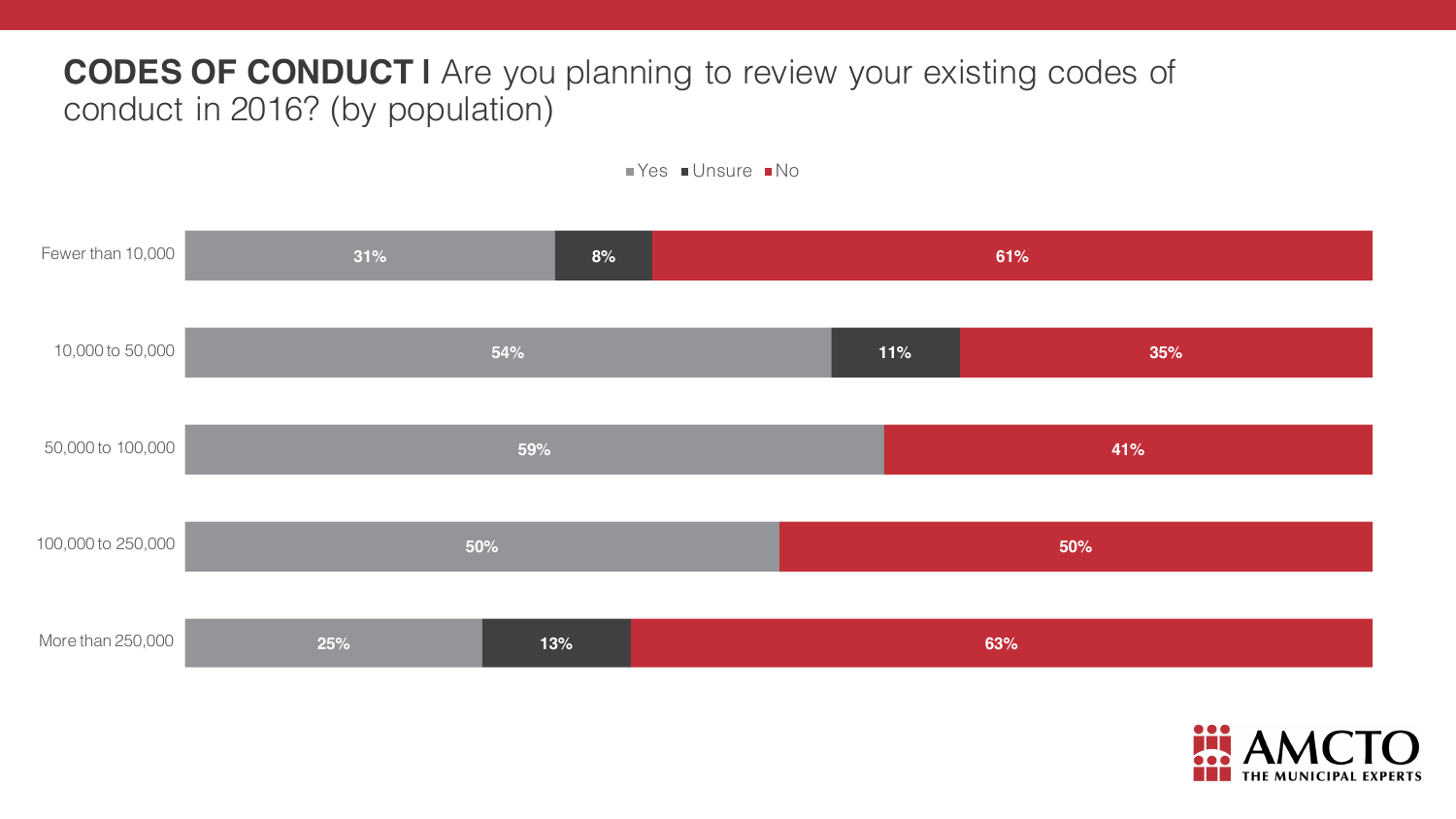### **CODES OF CONDUCT I** Are you planning to review your existing codes of conduct in 2016? (by region)

 $Yes$  Unsure  $No$ 



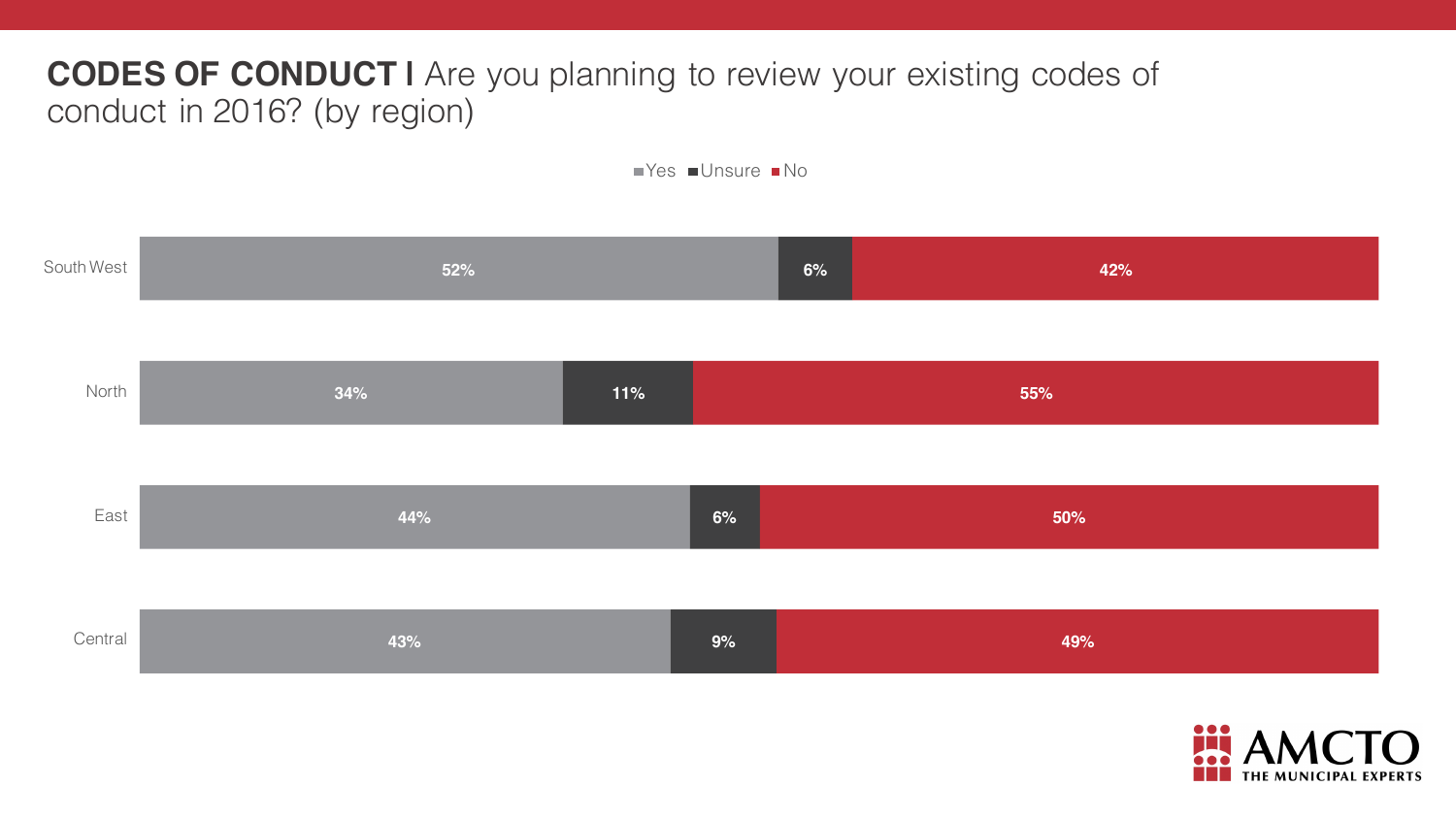# COMPLAINTS TRACKING PROCESSES

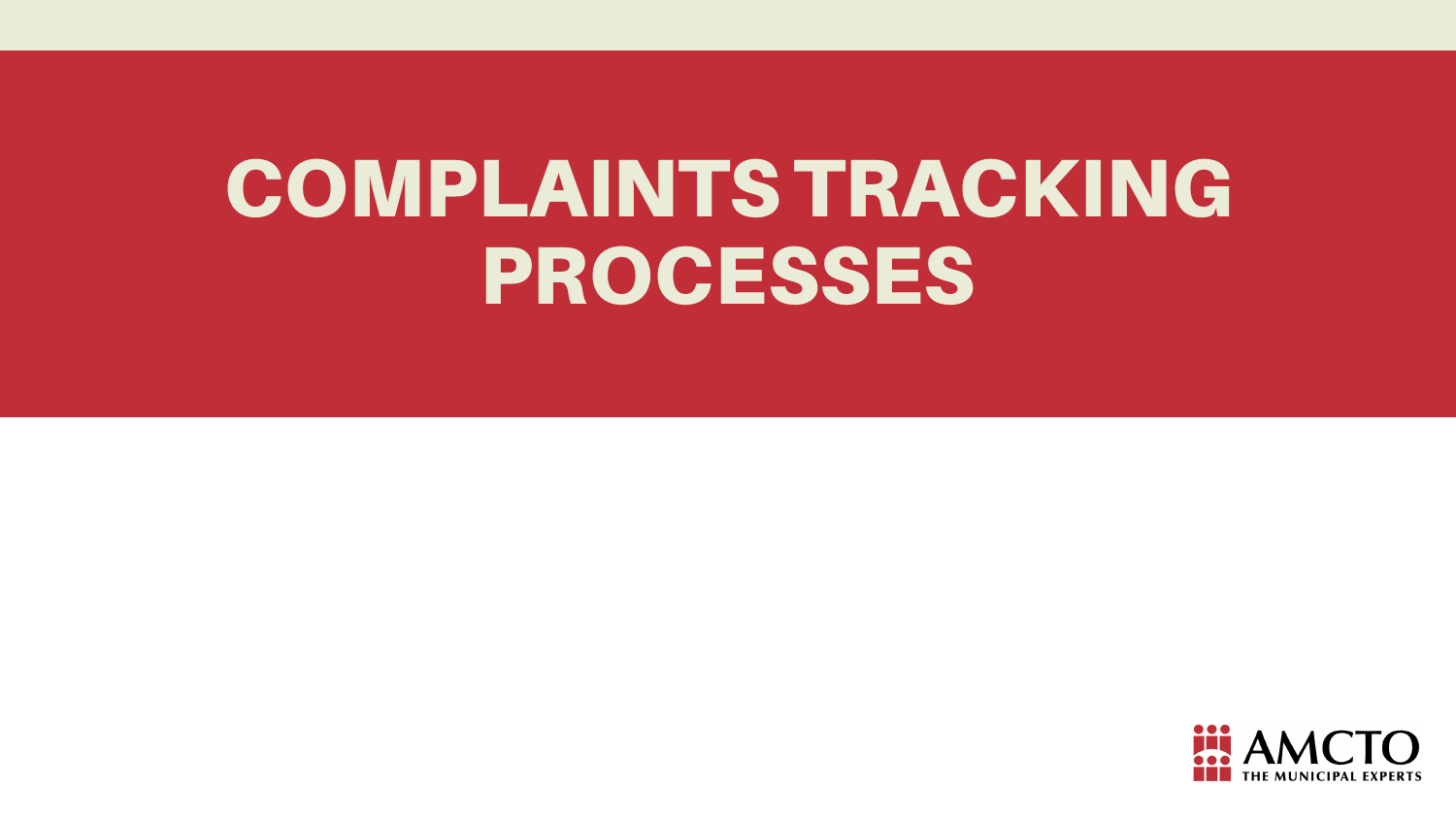**COMPLAINTS TRACKING I** Do you have a citizen complaint tracking process that permits the CAO (or City Manager) to monitor and help document staff actions to try to resolve a complaint:



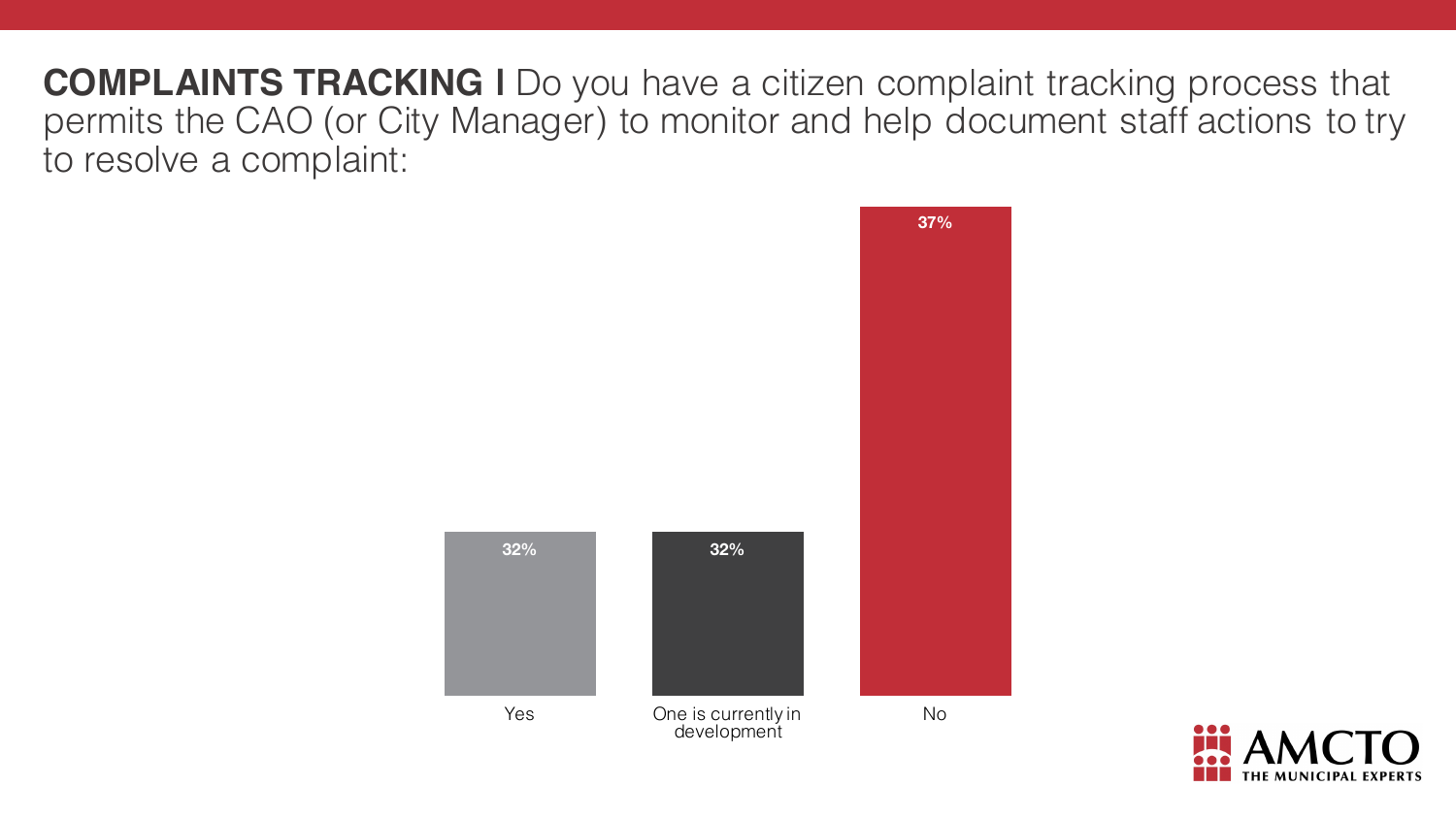**COMPLAINTS TRACKING (by population) I** Do you have a citizen complaint tracking process that permits the CAO (or City Manager) to monitor and help document staff actions to try to resolve a complaint:

 $\blacksquare$  Yes  $\blacksquare$  One is currently in development  $\blacksquare$  No

| Fewer than 10,000  |     | 44% | 22% | 34% |
|--------------------|-----|-----|-----|-----|
| 10,000 to 50,000   | 26% |     | 40% | 35% |
| 50,000 to 100,000  | 12% | 41% |     | 47% |
| 100,000 to 250,000 | 20% |     | 50% | 30% |
| More than 250,000  | 29% | 14% |     | 57% |

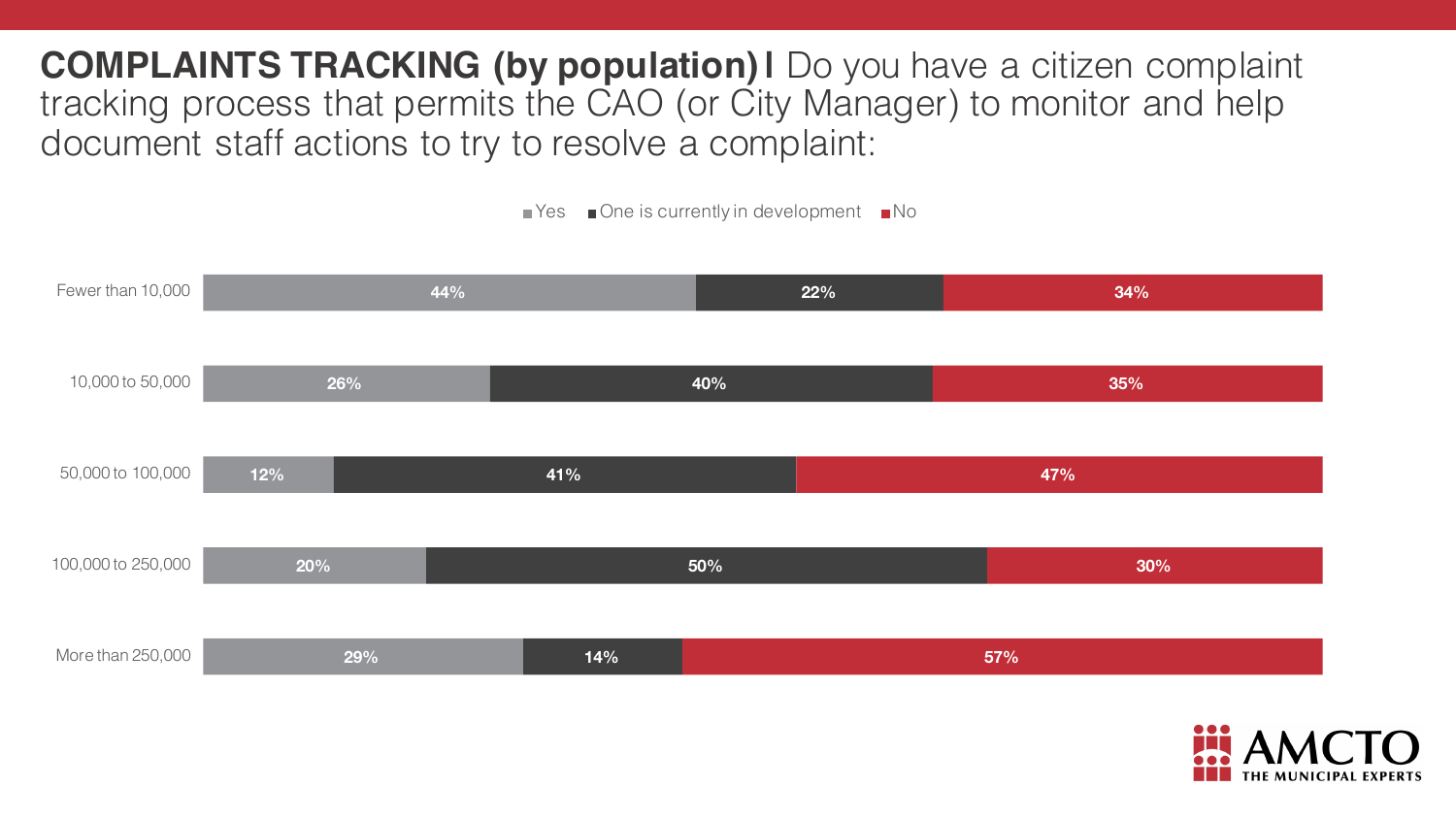**COMPLAINTS TRACKING (by region) I** Do you have a citizen complaint tracking process that permits the CAO (or City Manager) to monitor and help document staff actions to try to resolve a complaint:

 $\blacksquare$  Yes  $\blacksquare$  One is currently in development  $\blacksquare$  No



THE MUNICIPAL EXPERTS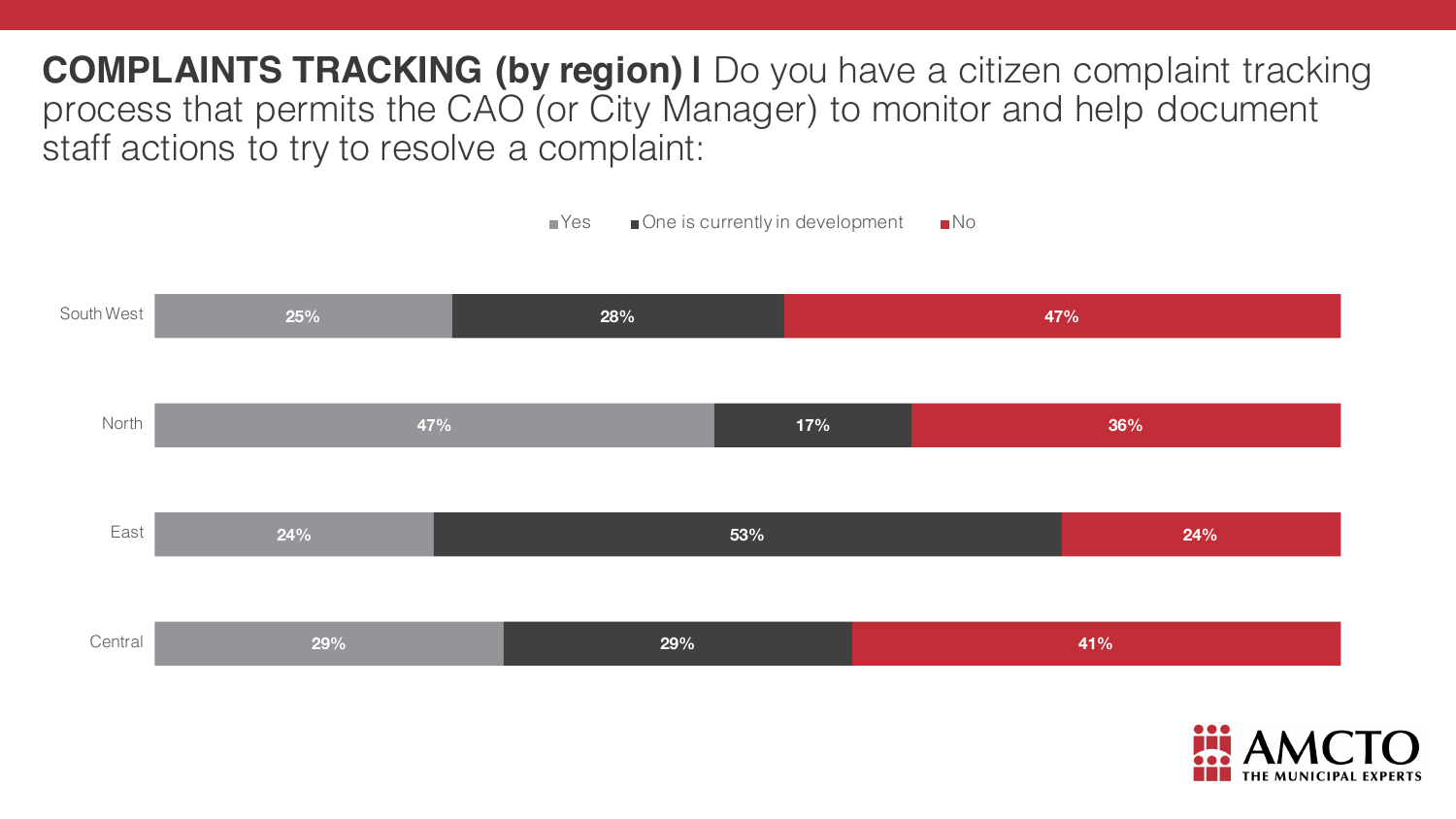# RECORDS RETENTION

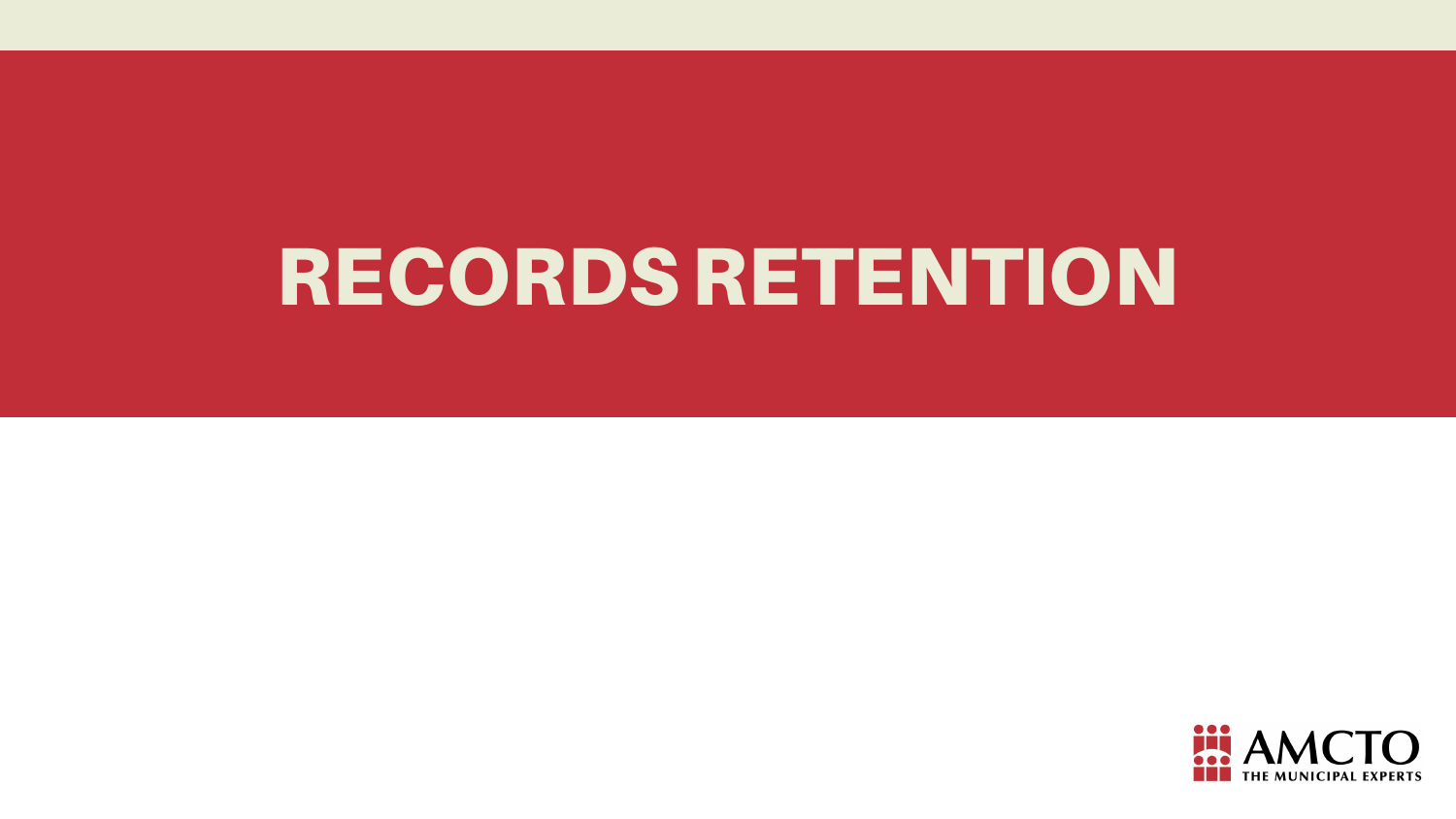### **RECORDS RETENTION I** Has Bill 8 prompted your municipality to make changes or update its records retention protocols?



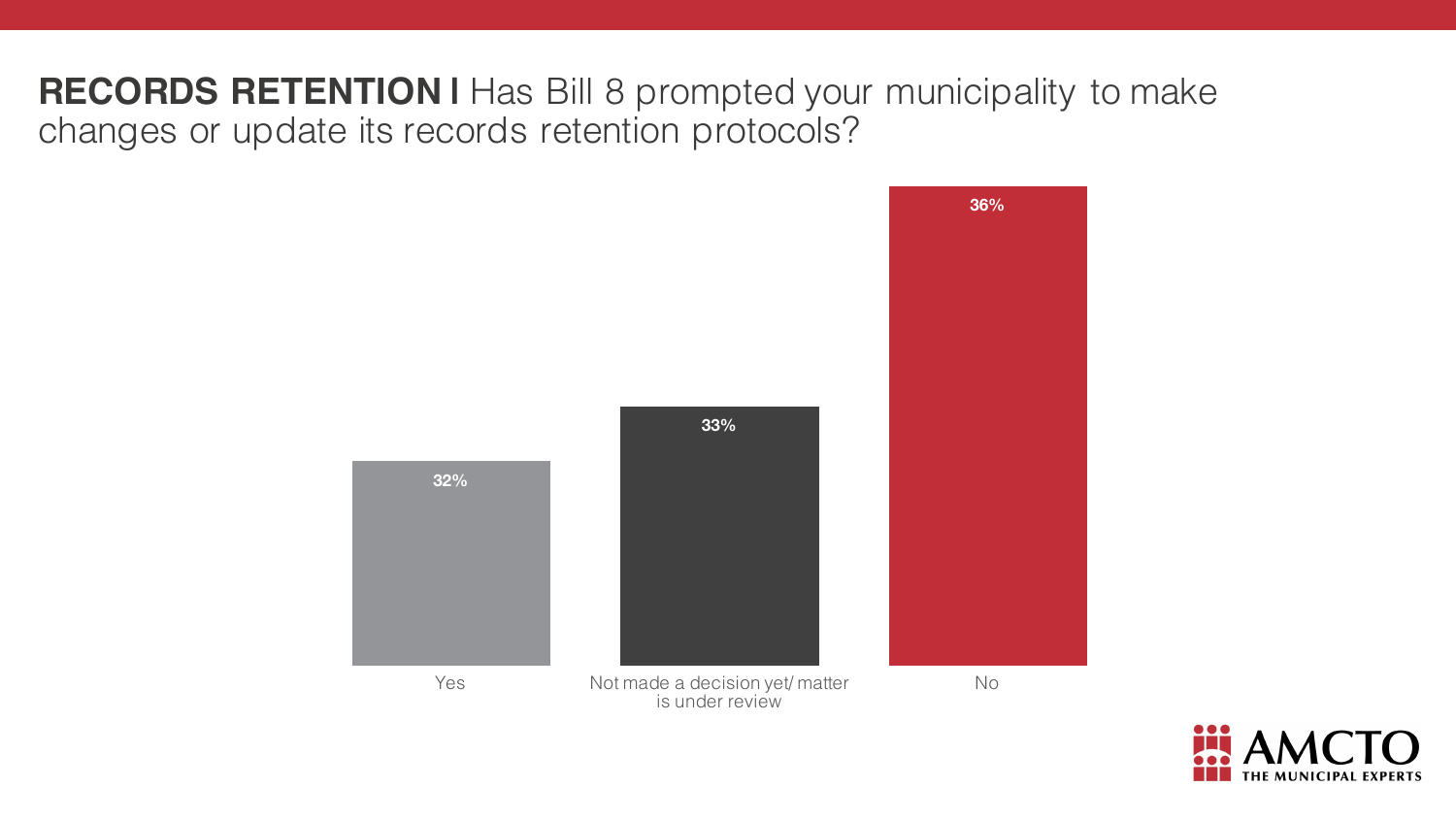#### **RECORDS RETENTION (by population) I** Has Bill 8 prompted your municipality to make changes or update its records retention protocols?

 $\blacksquare$  Yes  $\blacksquare$  We have not made a decision yet/ the matter is under consideration or review  $\blacksquare$  No

| Fewer than 10,000  | 25% | 28% |     | 47%                                   |
|--------------------|-----|-----|-----|---------------------------------------|
| 10,000 to 50,000   | 44% |     | 29% | 27%                                   |
| 50,000 to 100,000  | 24% |     | 53% | 24%                                   |
| 100,000 to 250,000 | 40% |     | 30% | 30%                                   |
| More than 250,000  | 29% |     | 43% | 29%                                   |
|                    |     |     |     | $\bullet\bullet\bullet$<br><u>Ari</u> |

**THE MUNICIPAL EXPERTS**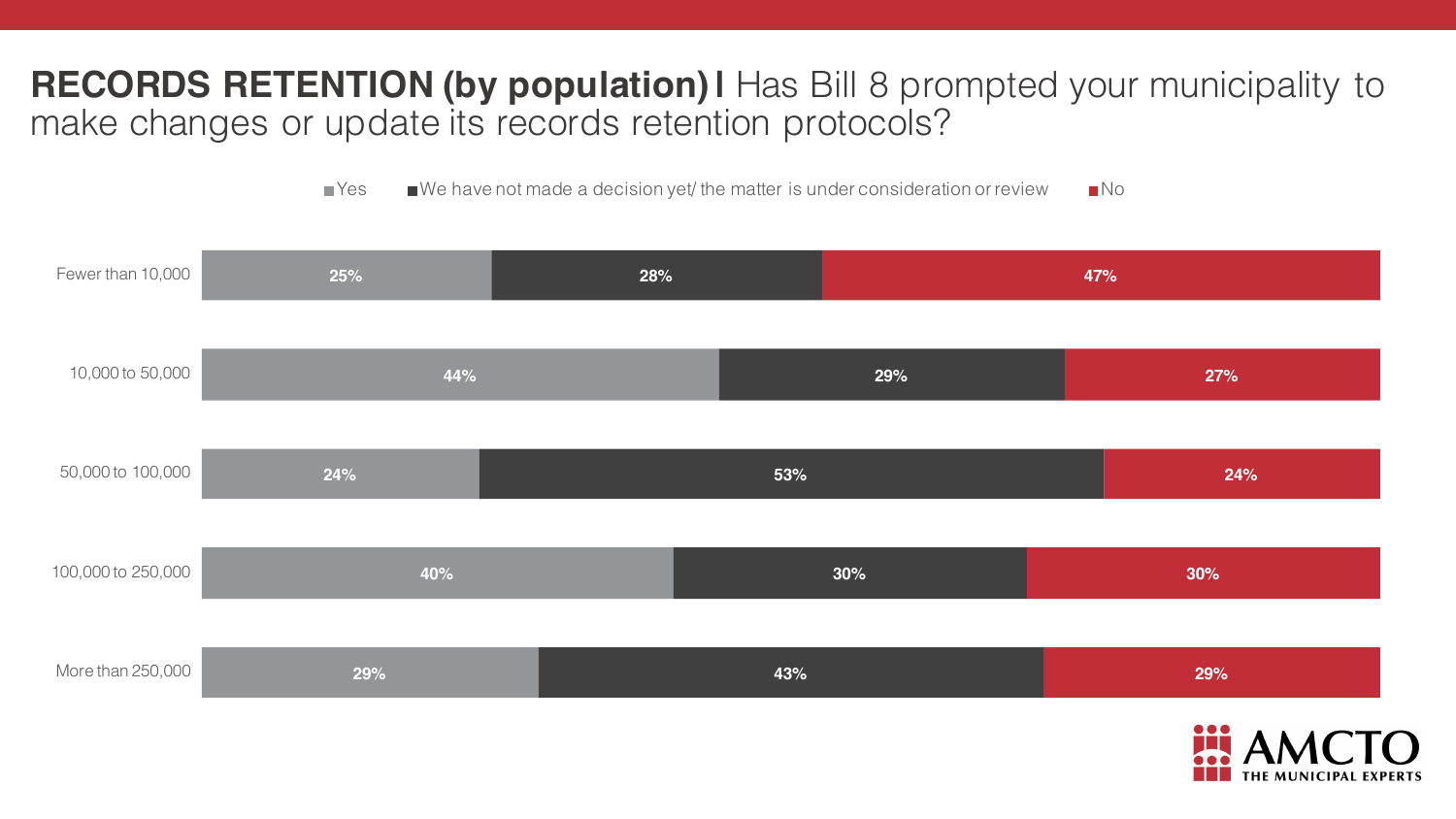### **RECORDS RETENTION (by region) I** Has Bill 8 prompted your municipality to make changes or update its records retention protocols?

 $\blacksquare$  Yes  $\blacksquare$  Not made a decision yet/ the matter is under review  $\blacksquare$  No